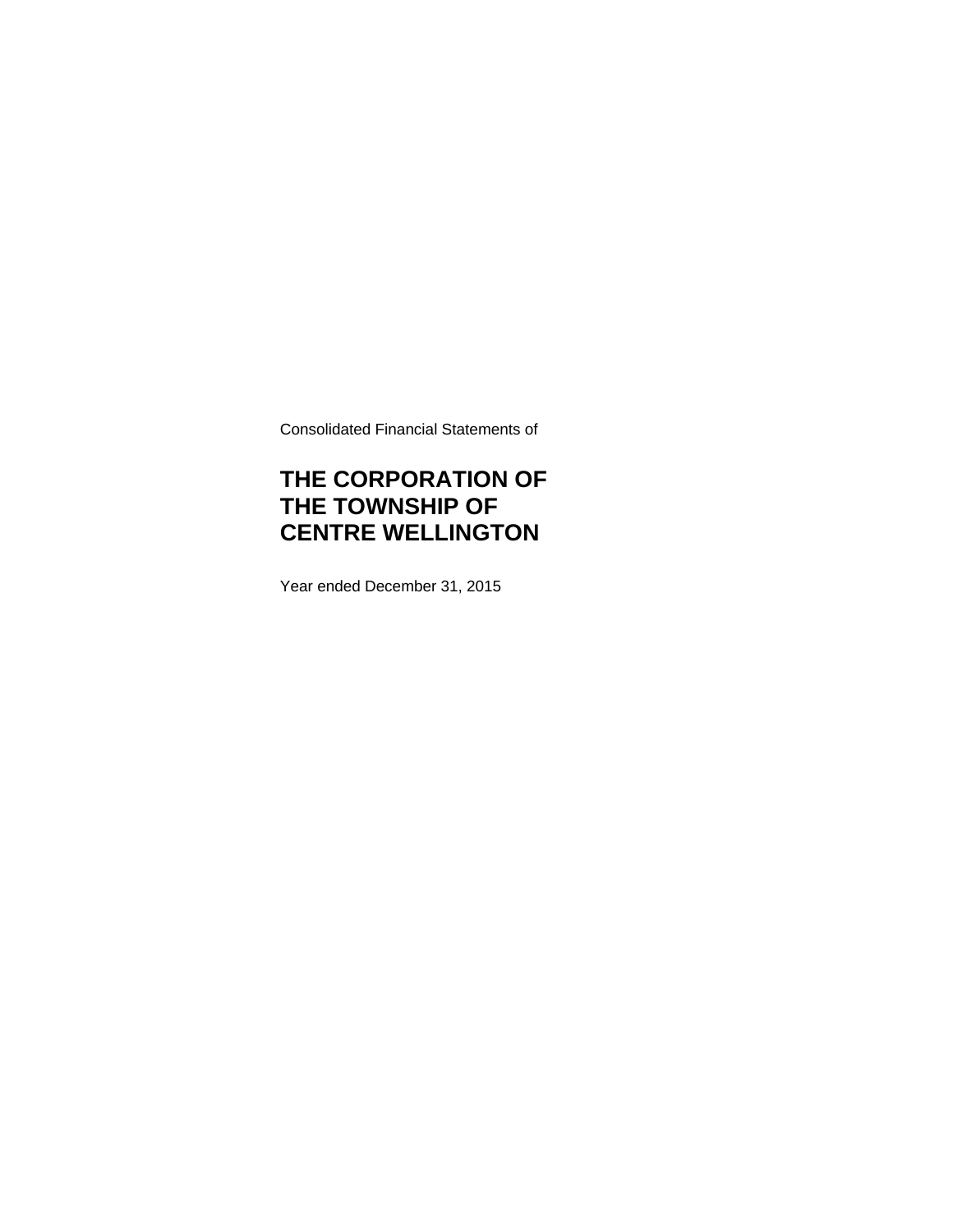## **THE CORPORATION OF THE TOWNSHIP OF CENTRE WELLINGTON Index to Financial Statements**

**For the year ended December 31, 2015** 

#### **Consolidated Financial Statements**

## **Trust Fund Financial Statements**

| Statement of Operations and Changes in Net Financial Assets 31 |  |
|----------------------------------------------------------------|--|
|                                                                |  |
|                                                                |  |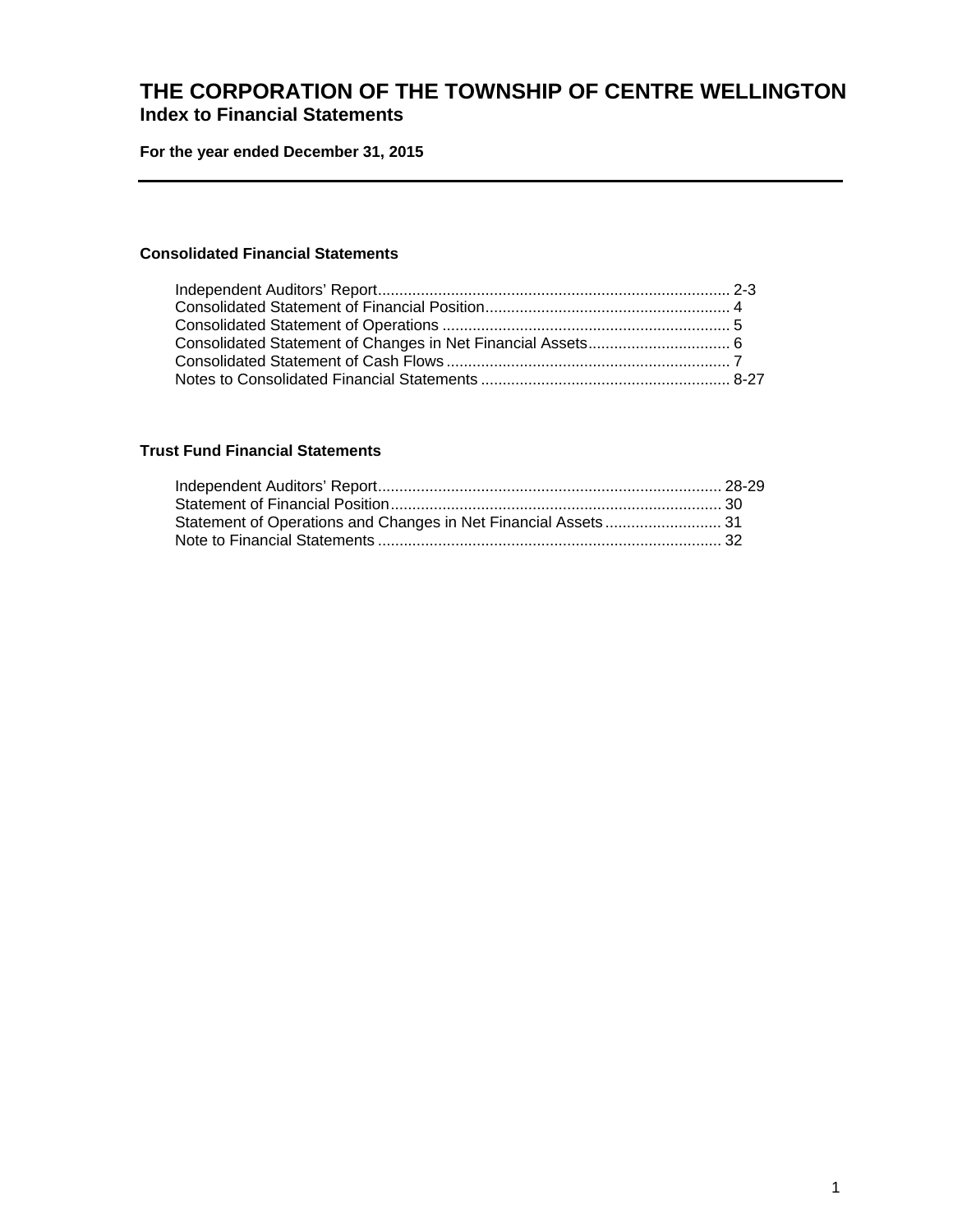

**KPMG LLP** Telephone 519-747-8800 115 King Street South Fax 519-747-8830 2<sup>nd</sup> Floor 2<sup>nd</sup> Floor 2<sup>nd</sup> Floor 2<sup>nd</sup> Floor Waterloo ON N2J 5A3

# **INDEPENDENT AUDITORS' REPORT**

To the Members of Council, Inhabitants and Ratepayers of The Corporation of the Township of Centre Wellington

We have audited the accompanying consolidated financial statements of The Corporation of the Township of Centre Wellington (''the Entity''), which comprise the statement of financial position as at December 31, 2015, and the statements of operations, changes in net financial assets, and cash flows for the year then ended, and a summary of significant accounting policies and other explanatory information.

Management's Responsibility for the Consolidated Financial Statements

Management is responsible for the preparation and fair presentation of these consolidated financial statements in accordance with Canadian public sector accounting standards, and for such internal control as management determines is necessary to enable the preparation of consolidated financial statements that are free from material misstatement, whether due to fraud or error.

### Auditor's Responsibility

Our responsibility is to express an opinion on these consolidated financial statements based on our audit. We conducted our audit in accordance with Canadian generally accepted auditing standards. Those standards require that we comply with ethical requirements and plan and perform an audit to obtain reasonable assurance about whether the consolidated financial statements are free from material misstatement.

An audit involves performing procedures to obtain audit evidence about the amounts and disclosures in the consolidated financial statements. The procedures selected depend on our judgment, including the assessment of the risks of material misstatement of the consolidated financial statements, whether due to fraud or error. In making those risk assessments, we consider internal control relevant to the Entity's preparation and fair presentation of the consolidated financial statements in order to design audit procedures that are appropriate in the circumstances, but not for the purpose of expressing an opinion on the effectiveness of the Entity's internal control. An audit also includes evaluating the appropriateness of accounting policies used and the reasonableness of accounting estimates made by management, as well as evaluating the overall presentation of the consolidated financial statements.

> KPMG LLP, is a Canadian limited liability partnership and a member firm of the KPMG network of independent member firms affiliated with KPMG International Cooperative ("KPMG International"), a Swiss entity. KPMG Canada provides services to KPMG LLP.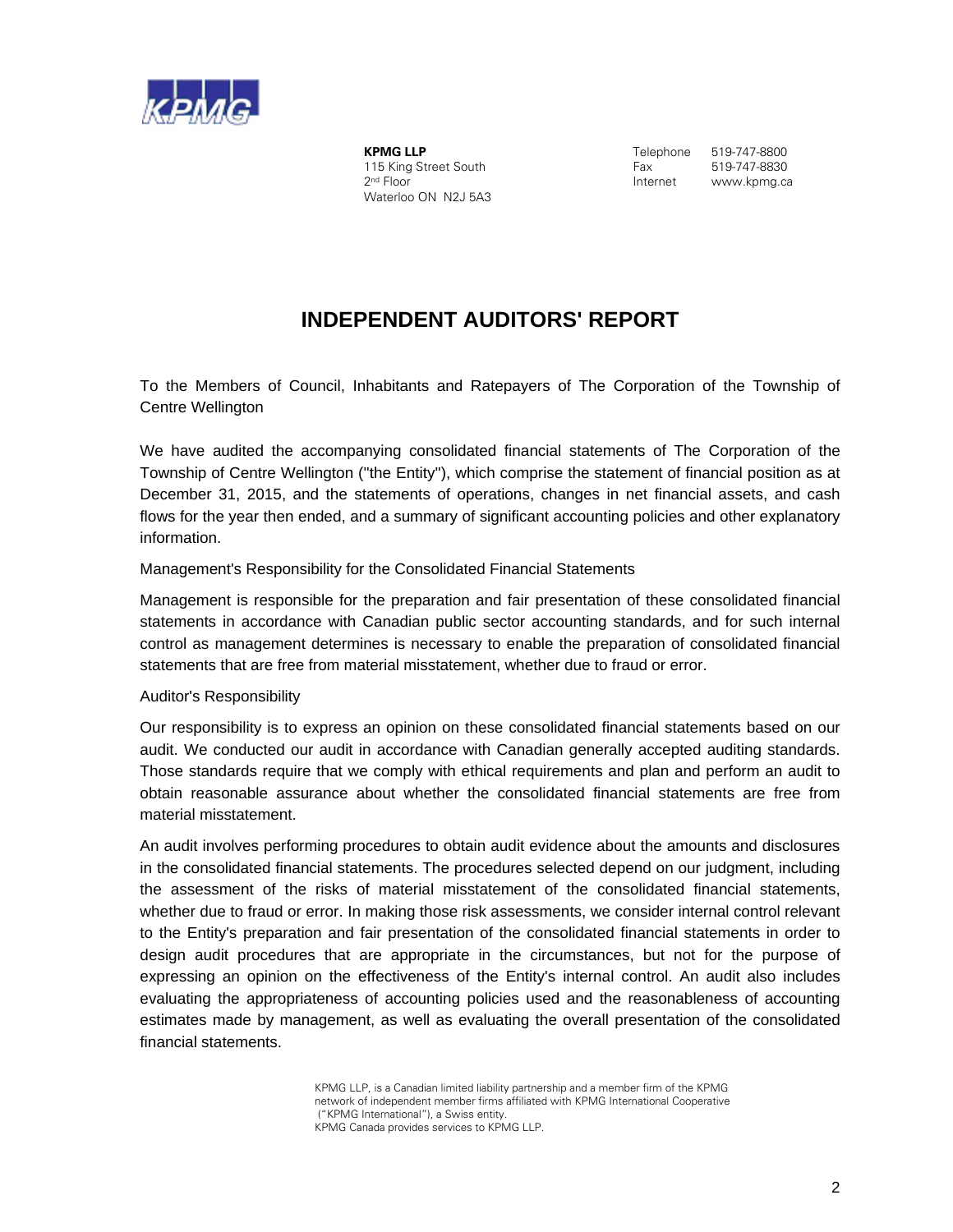

### Page 2

We believe that the audit evidence we have obtained is sufficient and appropriate to provide a basis for our audit opinion.

### Opinion

In our opinion, the consolidated financial statements present fairly, in all material respects, the financial position of Corporation of the Township of Centre Wellington as at December 31, 2015, and the results of its operations changes in net financial assets and its cash flows for the year then ended in accordance with Canadian public sector accounting standards.

 $KPMG$  11P

Chartered Professional Accountants, Licensed Public Accountants

June 20, 2016 Waterloo, Canada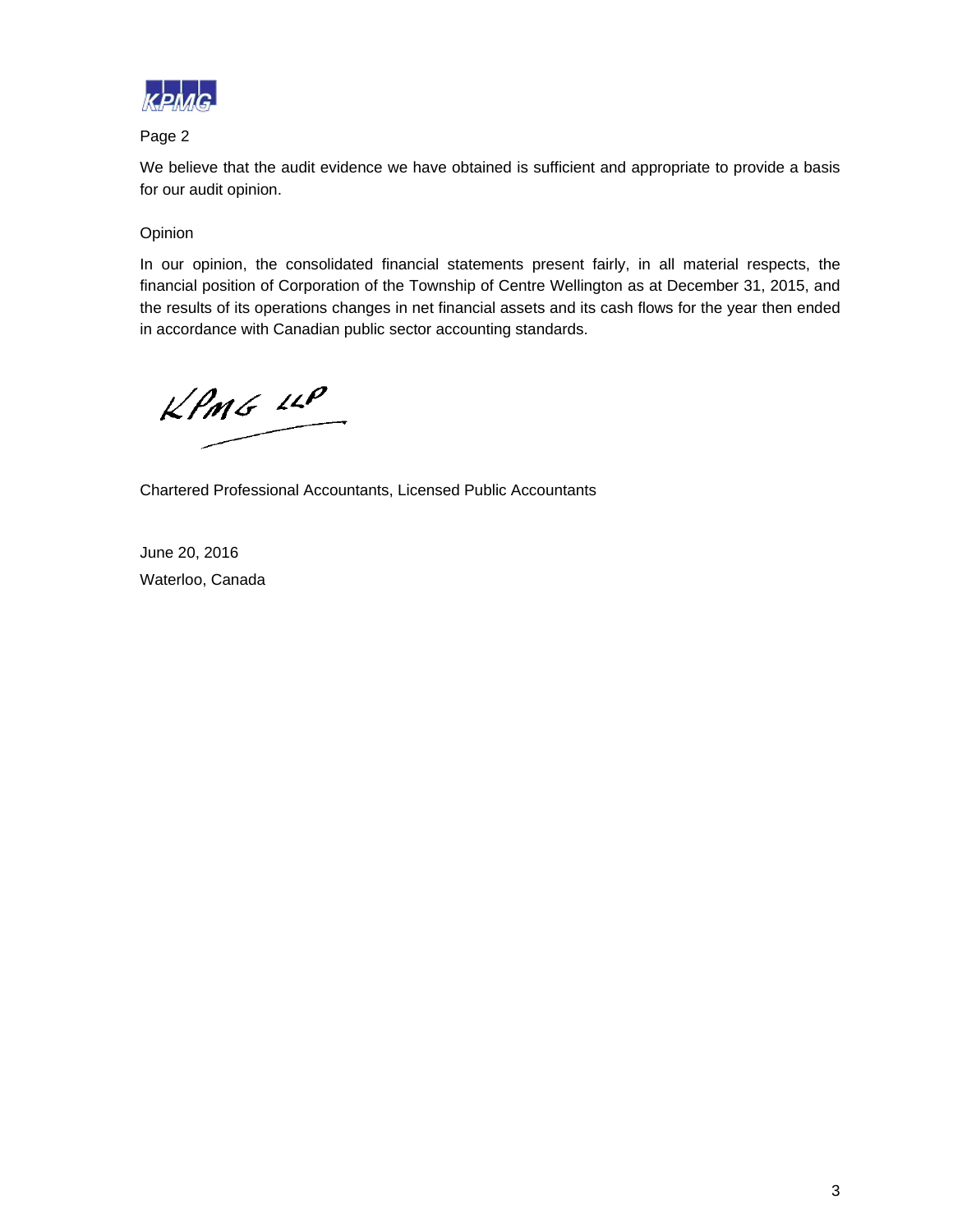Consolidated Statement of Financial Position

December 31, 2015, with comparative figures for 2014

|                                                              | 2015             | 2014             |
|--------------------------------------------------------------|------------------|------------------|
|                                                              |                  | (note 18)        |
| <b>Financial Assets</b>                                      |                  |                  |
| Cash (note 4)                                                | \$<br>14,091,567 | 13,227,189<br>\$ |
| Short-term investments (note 5)                              | 22,860,200       | 23,569,231       |
| Taxes receivable                                             | 2,209,443        | 2,428,885        |
| Accounts receivable (note 6)                                 | 6,172,974        | 5,967,548        |
| Investment in Centre Wellington Energy Inc. (note 8)         | 13,987,579       | 13,572,714       |
| Investment in Centre Wellington Communications Inc. (note 8) | 47,127           |                  |
| <b>Total financial assets</b>                                | 59,368,890       | 58,765,567       |
| <b>Financial Liabilities</b>                                 |                  |                  |
| Accounts payable and accrued liabilities (note 19)           | 6,028,472        | 3,853,385        |
| <b>Other liabilities</b>                                     | 153,502          | 108,465          |
| Deferred revenue (note 12)                                   | 8,963,006        | 9,305,015        |
| Employee future benefits (note 14)                           | 622,232          | 613,889          |
| Net long-term liabilities (note 7)                           | 27,680,864       | 29,198,109       |
| <b>Total financial liabilities</b>                           | 43,448,076       | 43,078,863       |
| Net financial assets                                         | 15,920,814       | 15,686,704       |
| <b>Non-Financial Assets</b>                                  |                  |                  |
| Tangible capital assets (note 13)                            | 207,756,723      | 202,374,018      |
| Inventories of supplies                                      | 103,748          | 107,464          |
| Prepaid expenses                                             | 20,685           | 15,751           |
|                                                              | 207,881,156      | 202,497,233      |
| Contingencies and commitments (note 3)                       |                  |                  |
| Accumulated surplus (note 15)                                | \$223,801,970    | \$218,183,937    |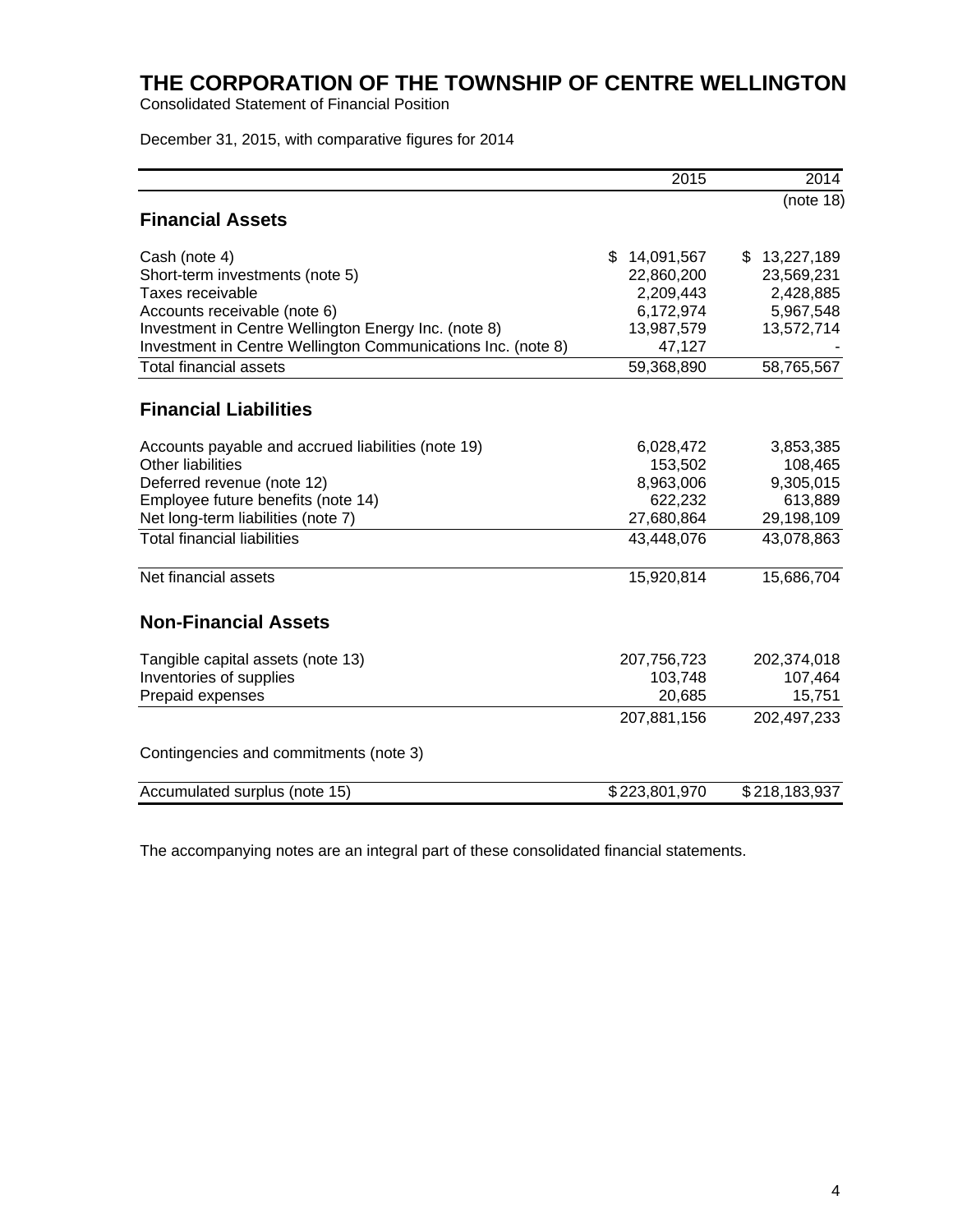Consolidated Statement of Operations

Year ended December 31, 2015, with comparative figures for 2014

|                                             |   | <b>Budget</b><br>2015 | Actual<br>2015   | Actual<br>2014   |
|---------------------------------------------|---|-----------------------|------------------|------------------|
|                                             |   | (note 16)             |                  | (note 18)        |
| Revenue:                                    |   |                       |                  |                  |
| Net taxation                                | S | 12,121,849            | \$<br>12,100,316 | \$<br>11,514,131 |
| Government transfers:                       |   |                       |                  |                  |
| Provincial                                  |   | 1,239,940             | 1,239,970        | 1,229,799        |
| Federal                                     |   | 772,900               | 528,430          | 1,572,900        |
| Municipal                                   |   | 336,000               | 344,139          | 609,646          |
| Development charges earned                  |   | 3,072,877             | 4,669,671        | 2,617,815        |
| Licenses and permits                        |   | 911,800               | 841,415          | 841,720          |
| Fees, rents and concessions                 |   | 10,205,936            | 10,549,944       | 10,112,275       |
| Penalties and interest on taxes             |   | 350,000               | 357,871          | 366,074          |
| Interest, donations and other               |   | 1,048,900             | 1,383,731        | 1,393,593        |
| Equity earnings from Centre Wellington      |   |                       |                  |                  |
| Energy Inc. (note 8)                        |   |                       | 414,865          | 584,376          |
| Equity earnings from Centre Wellington      |   |                       |                  |                  |
| Communications Inc. (note 8)                |   |                       | 47,127           |                  |
| Developer contributions                     |   | 122,750               | 3,136,557        | 585,247          |
| Gaming revenue (note 11)                    |   | 2,050,000             | 2,132,820        | 2,024,420        |
| Loss on disposal of tangible capital assets |   |                       | (1, 187, 306)    | (259, 117)       |
| Total revenue                               |   | 32,232,952            | 36,559,550       | 33,192,879       |
| Expenses:                                   |   |                       |                  |                  |
| General government                          |   | 2,701,219             | 2,916,818        | 2,943,959        |
| Protection to persons and property          |   | 2,320,634             | 2,527,606        | 2,703,699        |
| <b>Transportation services</b>              |   | 4,778,032             | 9,224,653        | 9,296,241        |
| <b>Environmental services</b>               |   | 6,418,755             | 9,125,151        | 7,835,451        |
| <b>Health services</b>                      |   | 251,025               | 244,882          | 202,045          |
| Social and family services                  |   | 476,821               | 548,701          | 480,245          |
| Recreation and cultural services            |   | 4,651,550             | 5,417,831        | 5,183,443        |
| Planning and development                    |   | 978,526               | 935,875          | 903,488          |
| <b>Total expenses</b>                       |   | 22,576,562            | 30,941,517       | 29,548,571       |
| Annual surplus                              |   | 9,656,390             | 5,618,033        | 3,644,308        |
| Accumulated surplus, beginning of year,     |   |                       |                  |                  |
| as previously reported                      |   | 218,509,937           | 218,509,937      | 214,865,629      |
| Change in accounting standard (note 18)     |   |                       | (326,000)        | (326,000)        |
| Accumulated surplus, beginning of year,     |   |                       |                  |                  |
| as restated                                 |   | 218,509,937           | 218,183,937      | 214,539,629      |
| Accumulated surplus, end of year            |   | \$228,166,327         | \$223,801,970    | \$218,183,937    |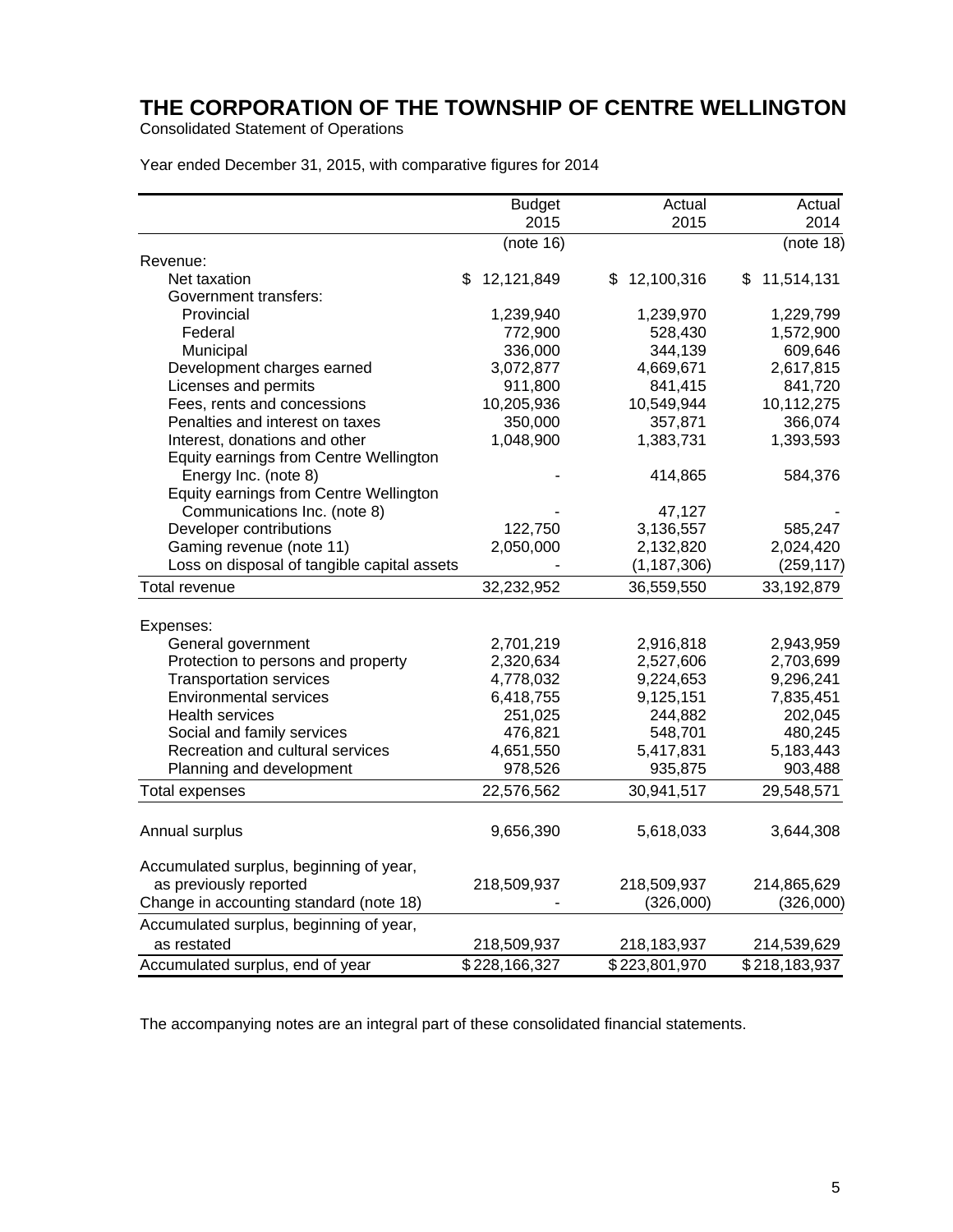Consolidated Statement of Changes in Net Financial Assets

Year ended December 31, 2015, with comparative figures for 2014

|                                                                                          | <b>Budget</b>    | 2015             | 2014             |
|------------------------------------------------------------------------------------------|------------------|------------------|------------------|
|                                                                                          | (note $16$ )     |                  | (note 18)        |
| Annual surplus                                                                           | \$<br>9,656,390  | \$<br>5,618,033  | \$<br>3,644,308  |
| Acquisition of tangible capital assets, including<br>contributed tangible capital assets | (9,567,440)      | (14, 836, 144)   | (12,994,189)     |
| Amortization of tangible capital assets                                                  |                  | 8,231,431        | 7,253,837        |
| Loss on disposal of tangible capital assets                                              |                  | 1,187,306        | 259,117          |
| Proceeds on sale of tangible capital assets                                              |                  | 34,702           | 54,545           |
|                                                                                          | 88,950           | 235,328          | (1,782,382)      |
| Acquisition of inventories of supplies                                                   |                  | (103, 748)       | (107, 464)       |
| Acquisition of prepaid expenses                                                          |                  | (20, 685)        | (15, 751)        |
| Consumption of inventories of supplies                                                   |                  | 107,464          | 59,474           |
| Use of prepaid expenses                                                                  |                  | 15,751           | 11,640           |
| Change in net financial assets                                                           | 88,950           | 234,110          | (1,834,483)      |
| Net financial assets, beginning of year                                                  | 15,686,704       | 15,686,704       | 17,521,187       |
| Net financial assets, end of year                                                        | \$<br>15,775,654 | \$<br>15,920,814 | \$<br>15,686,704 |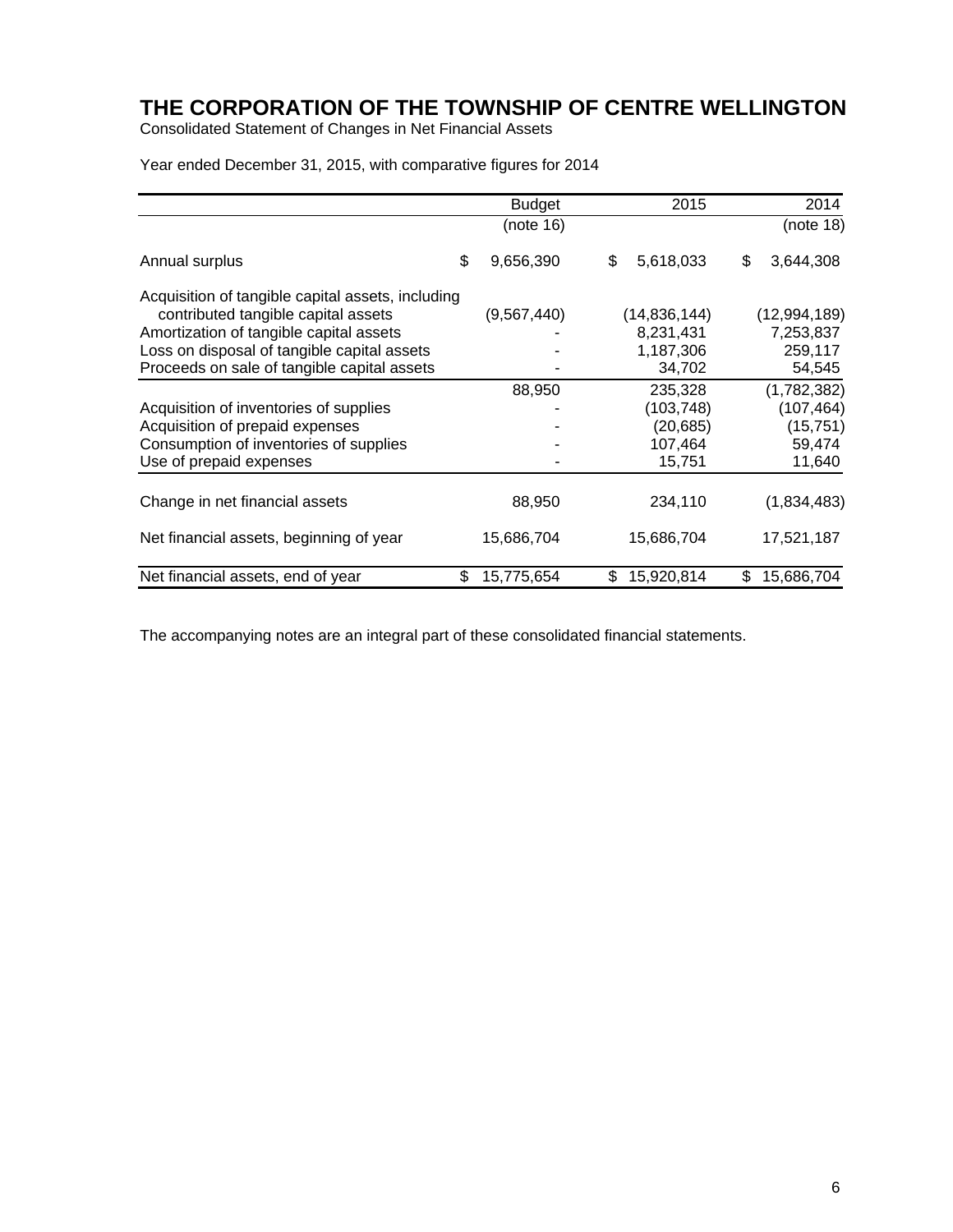Consolidated Statement of Cash Flows

Year ended December 31, 2015, with comparative figures for 2014

|                                                            | 2015             | 2014             |
|------------------------------------------------------------|------------------|------------------|
| Cash provided by (used in):                                |                  | (note 18)        |
|                                                            |                  |                  |
| Operating activities:                                      |                  |                  |
| Annual surplus                                             | \$<br>5,618,033  | \$<br>3,644,308  |
| Items not involving cash:                                  |                  |                  |
| Amortization                                               | 8,231,431        | 7,253,837        |
| Loss on sale of tangible capital assets                    | 1,187,306        | 259,117          |
| Change in employee benefits and other liabilities          | 8,343            | 103,812          |
| Equity earnings from Centre Wellington Energy Inc.         | (414, 865)       | (584, 376)       |
| Equity earnings from Centre Wellington Communications Inc. | (47, 127)        |                  |
| Contributed tangible capital assets                        | (3,614,493)      |                  |
| Change in non-cash assets and liabilities:                 |                  |                  |
| Taxes receivable                                           | 219,442          | 450,365          |
| Accounts receivable                                        | (205, 426)       | (28, 467)        |
| Inventories of supplies                                    | 3,716            | (47,990)         |
| Prepaid expenses                                           | (4,934)          | (4, 111)         |
| Accounts payable and accrued liabilities                   | 2,175,087        | (2,517,262)      |
| Other liabilities                                          | 45,037           | 1,453            |
| Deferred revenue                                           | (342,009)        | 313,747          |
| Net change in cash from operating activities               | 12,859,541       | 8,844,433        |
| Capital activities:                                        |                  |                  |
| Proceeds on sale of tangible capital assets                | 34,702           | 54,545           |
| Cash used to acquire tangible capital assets               | (11, 221, 651)   | (12, 994, 189)   |
| Net change in cash from capital activities                 | (11, 186, 949)   | (12, 939, 644)   |
| Investing activities:                                      |                  |                  |
| Purchase of short-term investments                         | (15, 431, 423)   | (12, 270, 966)   |
| Redemption of short-term investments                       | 16,140,454       | 9,346,726        |
|                                                            |                  |                  |
| Net change in cash from investing activities               | 709,031          | (2,924,240)      |
| Financing activities:                                      |                  |                  |
| Long-term debt repaid                                      | (1,658,004)      | (1,202,587)      |
| Long-term debt issued                                      | 140,759          | 10,000,000       |
| Net change in cash from financing activities               | (1, 517, 245)    | 8,797,413        |
|                                                            |                  |                  |
| Net change in cash position during the year                | 864,378          | 1,777,962        |
| Cash position, beginning of year                           | 13,227,189       | 11,449,227       |
| Cash position, end of year                                 | \$<br>14,091,567 | \$<br>13,227,189 |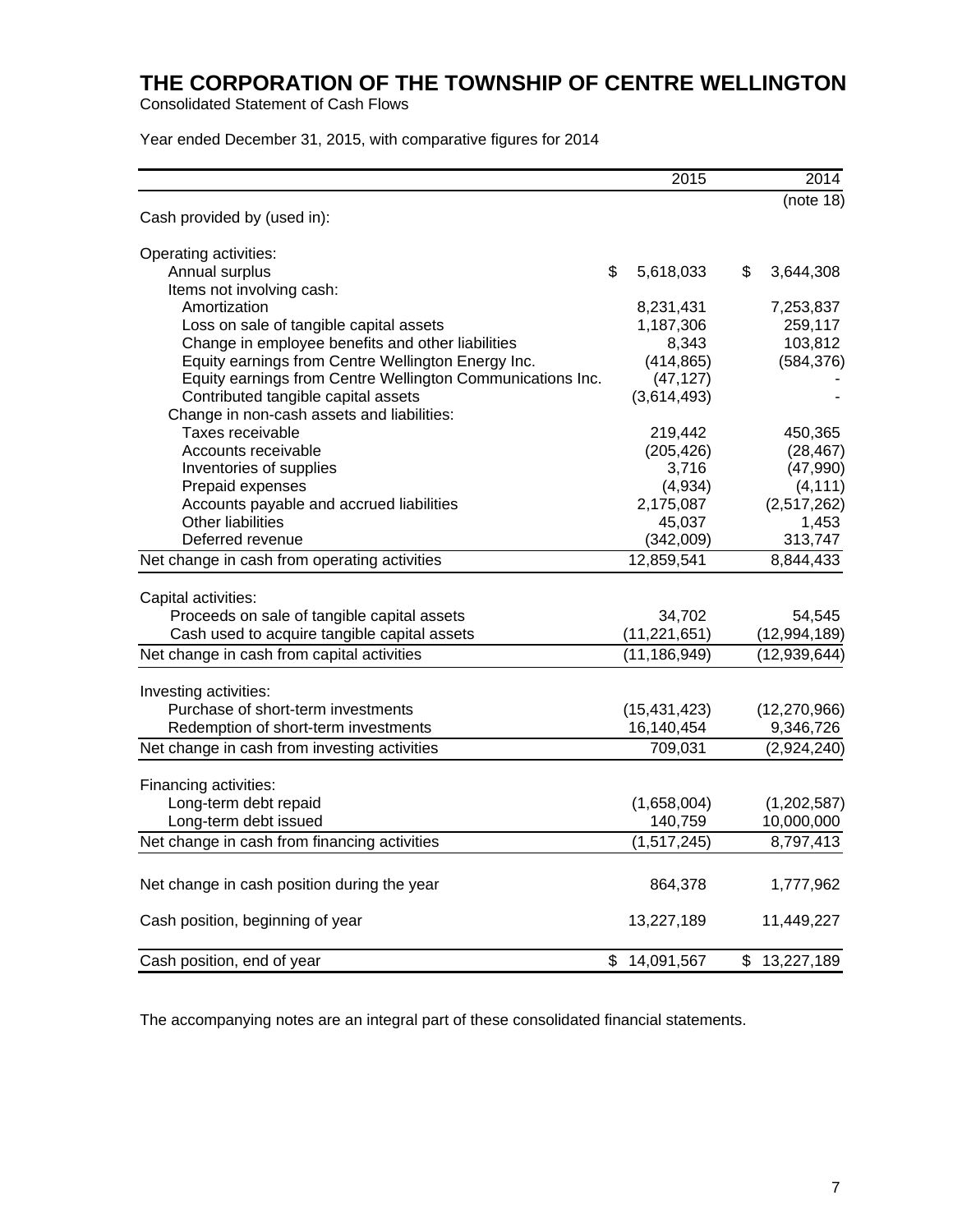Notes to Consolidated Financial Statements

Year ended December 31, 2015

#### **1. Accounting policies:**

The consolidated financial statements of The Corporation of the Township of Centre Wellington ("the Township") are prepared by management in accordance with Canadian public sector accounting standards for governments as recommended by the Public Sector Accounting Board ("PSAB") of the Chartered Professional Accountants of Canada. Significant accounting policies adopted by the Township are as follows:

- (a) Basis of consolidation:
	- (i) Consolidated entities:

These consolidated statements reflect the assets, liabilities, revenues and expenses of the reporting entity. The reporting entity is comprised of all organizations, committees and local boards accountable for the administration of their financial affairs and resources to the Township and which are owned or controlled by the Township except for the Township's government business enterprises which are accounted for on the modified equity basis of accounting.

These entities and organizations include:

- Fergus Business Improvement Area Board
- Elora Business Improvement Area Board

Inter-organizational transactions and balances between these entities have been eliminated.

(ii) Investment in Government Business Enterprises:

The Township's investments in Centre Wellington Energy Inc. and Centre Wellington Communications Inc. are accounted for on a modified equity basis, consistent with Canadian public sector accounting standards as recommended by PSAB for investments in government business enterprises. Under the modified equity basis, Centre Wellington Energy Inc.'s and Centre Wellington Communications Inc.'s accounting policies are not adjusted to conform to those of the municipality and inter-organizational transactions and balances are not eliminated. The Township recognizes its equity interest in the annual income or loss of Centre Wellington Energy Inc. and Centre Wellington Communications Inc. in its consolidated statement of operations with a corresponding increase or decrease in its investment asset account. Any dividends that the Township may receive from Centre Wellington Energy Inc. or Centre Wellington Communications Inc. will be reflected as reductions in the investment asset account.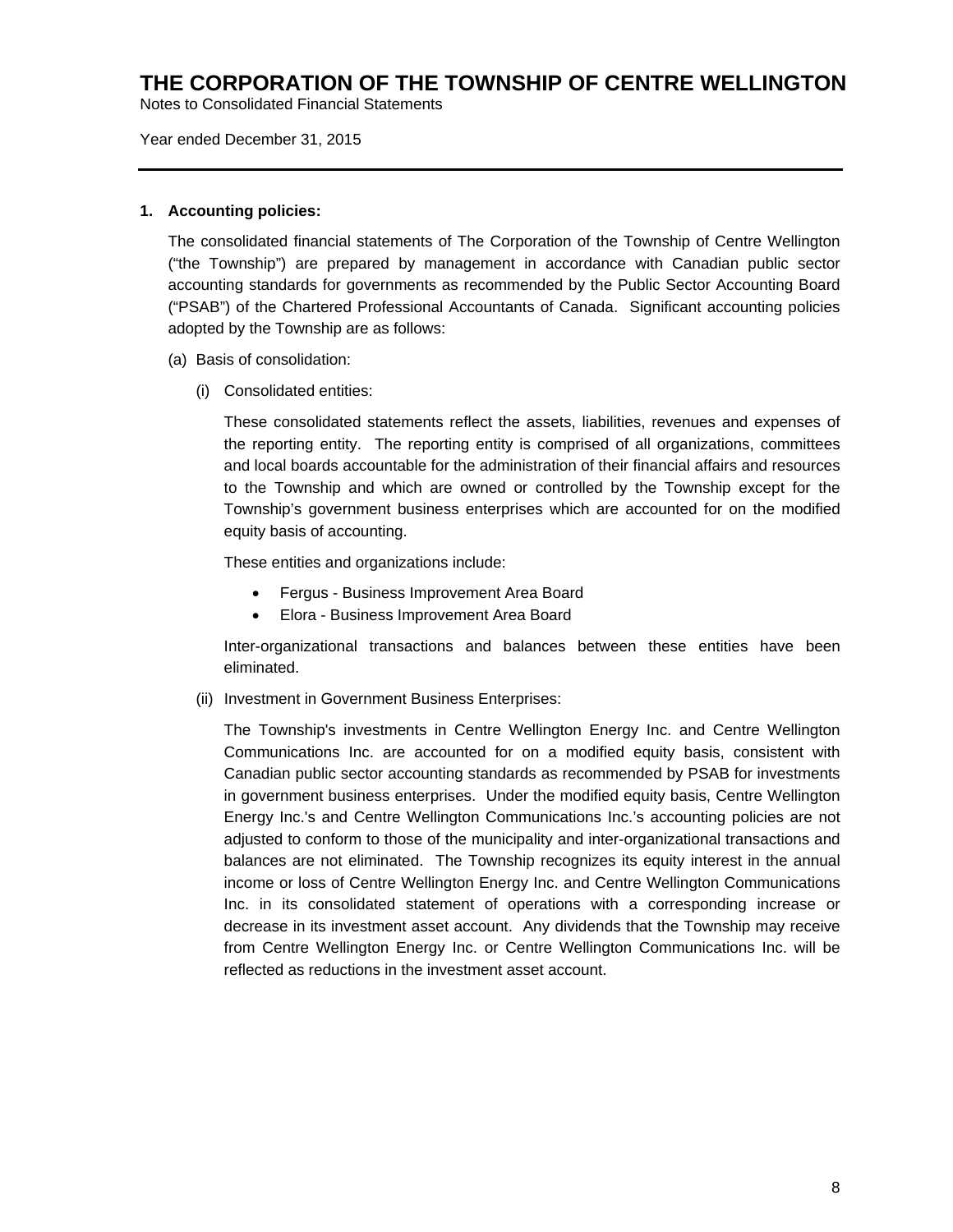Notes to Consolidated Financial Statements, continued

#### Year ended December 31, 2015

#### **1. Accounting policies (continued):**

- (a) Basis of consolidation (continued):
	- (iii) Accounting for county and school board transactions:

The taxation, other revenues, expenditures, assets and liabilities with respect to the operations of the school boards, and the County of Wellington are not reflected in these consolidated financial statements.

(iv) Trust funds:

Trust funds and their related operations administered by the Township are not consolidated, but are reported separately on the trust funds statement of operations and financial position.

(b) Basis of accounting:

The Township follows the accrual method of accounting for revenues and expenses. Revenues are normally recognized in the year in which they are earned and measurable. Expenses are recognized as they are incurred and measurable as a result of receipt of goods or services and/or the creation of a legal obligation to pay. Property tax revenue is recognized on the accrual basis using the approved mill rates and the anticipated assessment related to the current year.

(c) Deferred revenue:

In accordance with PSAB requirements obligatory reserve funds are reported as a component of deferred revenue. The Township has obligatory development charge reserve funds in the amount of \$4,574,289 (2014 - \$5,817,647). These funds have been set aside, as required by the Development Charges Act, to finance a portion of the cost of growthrelated projects. Revenue recognition occurs after the funds have been collected and when the Township has incurred the expenditures for the capital works for which the development charges were raised.

Unexpended funds of \$536,199 (2014 - \$38,418) received by the Township subject to a Municipal Funding Agreement for the Transfer of Federal Gas Tax Revenues Under the New Deal for Cities and Communities are reported as deferred revenue and will be recognized as revenue in the fiscal year in which the eligible expenditures are incurred.

(d) Government transfers:

Government transfers received relate to social services, general government activities and various capital projects. Transfers are recognized in the consolidated financial statements as revenues in the period in which events giving rise to the transfer occur, providing the transfers are authorized, any eligibility criteria have been met, and reasonable estimates of the amounts can be made.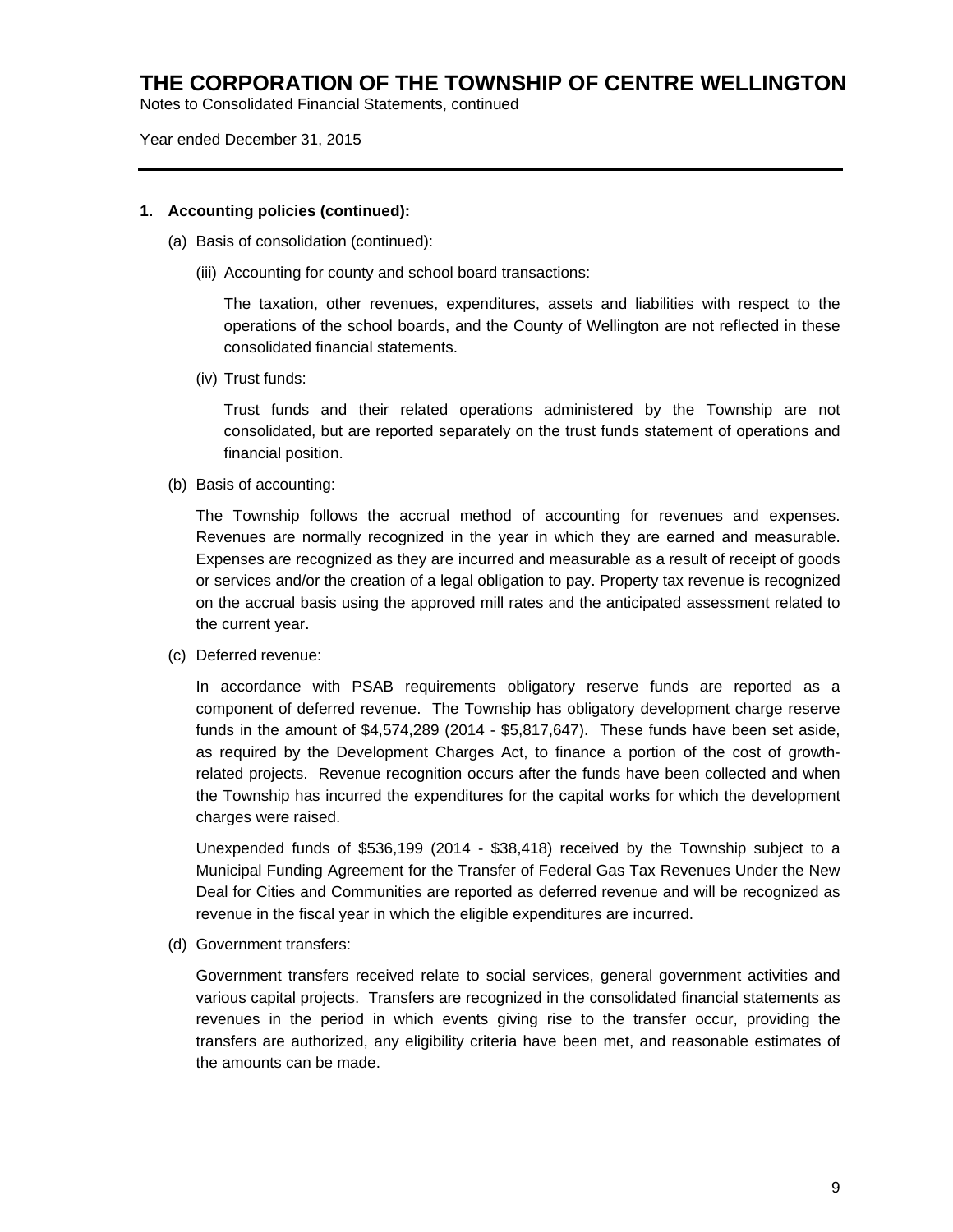Notes to Consolidated Financial Statements, continued

Year ended December 31, 2015

#### **1. Accounting policies (continued):**

(e) Non-financial assets:

Non-financial assets are not available to discharge existing liabilities and are held for use in the provision of services. They have useful lives extending beyond the current year and are not intended for sale in the ordinary course of operations.

(i) Tangible capital assets

Tangible capital assets are recorded at cost which includes amounts that are directly attributable to acquisition, construction, development or betterment of the asset. The cost is amortized on a straight-line basis over their estimated useful lives as follows:

| Asset                               | Useful Life - Years        |
|-------------------------------------|----------------------------|
|                                     |                            |
| Land                                | N/A                        |
| Land improvements                   | 60<br>20<br>$\blacksquare$ |
| <b>Buildings</b>                    | -50<br>5 -                 |
| Vehicles                            | - 20<br>6 -                |
| Equipment                           | $3 -$<br>15                |
| Water and wastewater infrastructure | 80<br>20<br>$\sim$         |
| Road and structure infrastructure   | 20<br>50<br>$\sim$         |

No amortization is charged in the year of acquisition. In the year of disposal, a full year of amortization is charged. Assets under construction are not amortized until the asset is available for productive use.

(ii) Contributions of tangible capital assets

Tangible capital assets received as contributions are recorded at their fair value at the date of receipt and also are recorded as revenue.

(iii) Works of art and cultural and historic assets

Works of art and cultural and historic assets are not recorded as assets in these consolidated financial statements.

(iv) Interest capitalization

The Township does not capitalize interest costs associated with the acquisition or construction of a tangible capital asset.

(v) Leased tangible capital assets

Leases which transfer substantially all of the benefits and risks incidental to ownership of property are accounted for as leased tangible capital assets. All other leases are accounted for as operating leases and the related payments are charged to expenses as incurred.

(vi) Inventories of supplies

Inventories of supplies held for consumption are recorded at the lower of cost and replacement cost.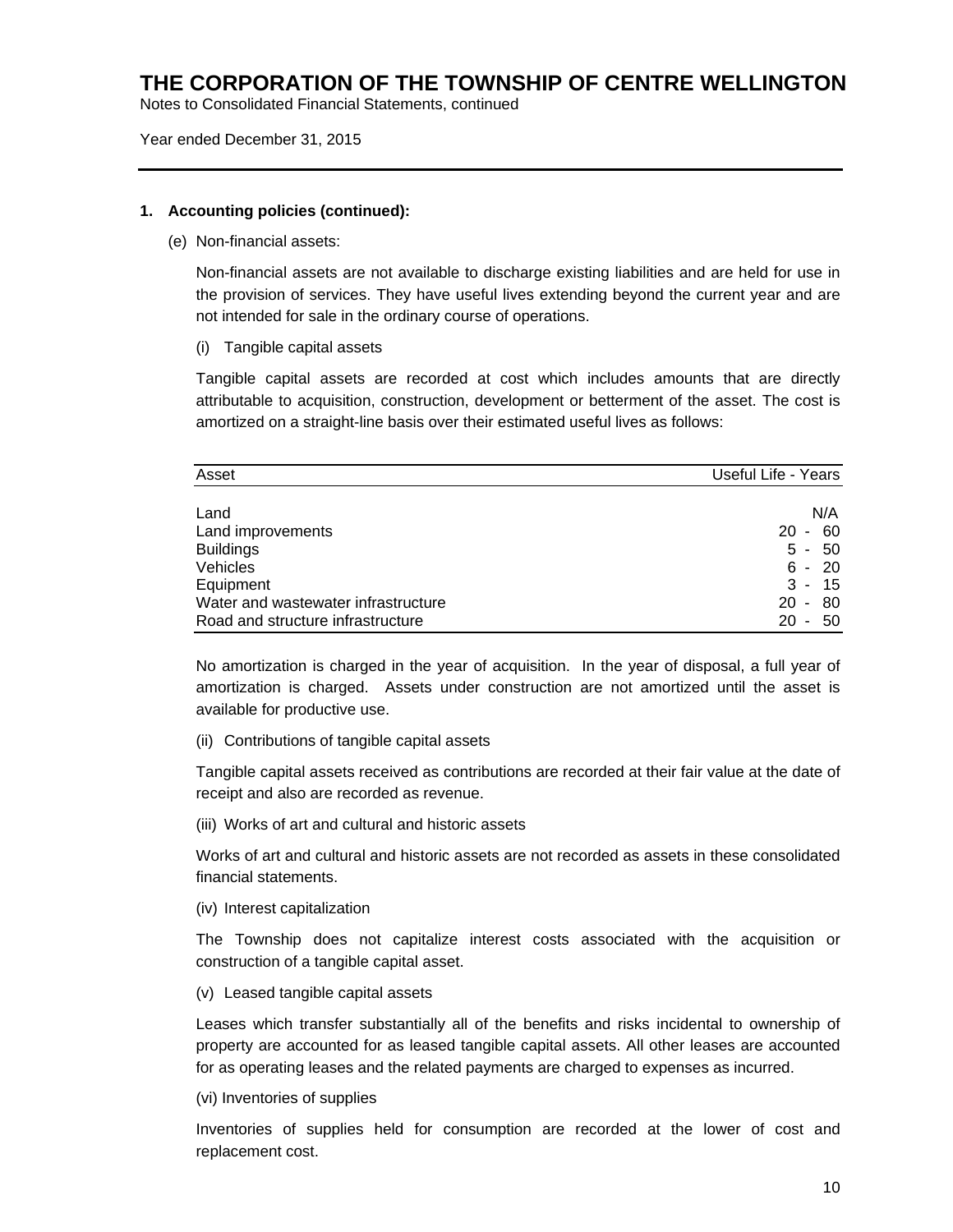Notes to Consolidated Financial Statements, continued

Year ended December 31, 2015

#### **1. Accounting policies (continued):**

(f) Use of estimates:

The preparation of consolidated financial statements requires management to make estimates and assumptions that affect the reported amounts of assets and liabilities, and disclosure of contingent assets and liabilities at the date of the financial statements, and the reported amounts of revenues and expenses during the period. Significant estimates include assumptions used in estimating provisions for accrued liabilities, contaminated site liability, actuarial valuations of employee future benefits and the historical cost and useful lives of tangible capital assets.

Actual results could differ from these estimates.

(g) Employee future benefits:

(i) The Township provides certain employee benefits which will require funding in future periods. These benefits include sick leave, benefits under the Workplace Safety and Insurance Board ("WSIB") Act, and life insurance, extended health and dental benefits for early retirees.

The costs of benefits under the WSIB Act and life insurance, extended health and dental benefits are actuarially determined using management's best estimate of salary escalation, insurance and health care cost trends, long-term inflation rates and discount rates.

For self-insured retirement and other employee future benefits that vest or accumulate over the periods of service provided by employees, such as retirement gratuities, compensated absences and health, dental and life insurance benefits for retirees, the cost is actuarially determined using the projected benefits method prorated on service. Under this method, the benefit costs are recognized over the expected average service life of the employee group. Any actuarial gains and losses related to the past service of employees are amortized over the expected average remaining service life of the employee group.

For those self-insured benefit obligations that arise from specific events that occur from time to time, such as obligations for workers' compensation and life insurance and health care benefits for those on disability leave, the cost is recognized immediately in the period the events occur. Any actuarial gains and losses that are related to these benefits are recognized immediately in the period they arise.

(ii) The costs of multi-employer defined contribution pension plan benefits, such as the Ontario Municipal Employees Retirement System ("OMERS") pensions, are the employer's contributions due to the plan in the period.

(h) Investment income:

Investment income is reported as revenue in the period earned. When required by the funding government or related Act, investment income earned on deferred revenue is added to the investment and forms part of the deferred revenue balance.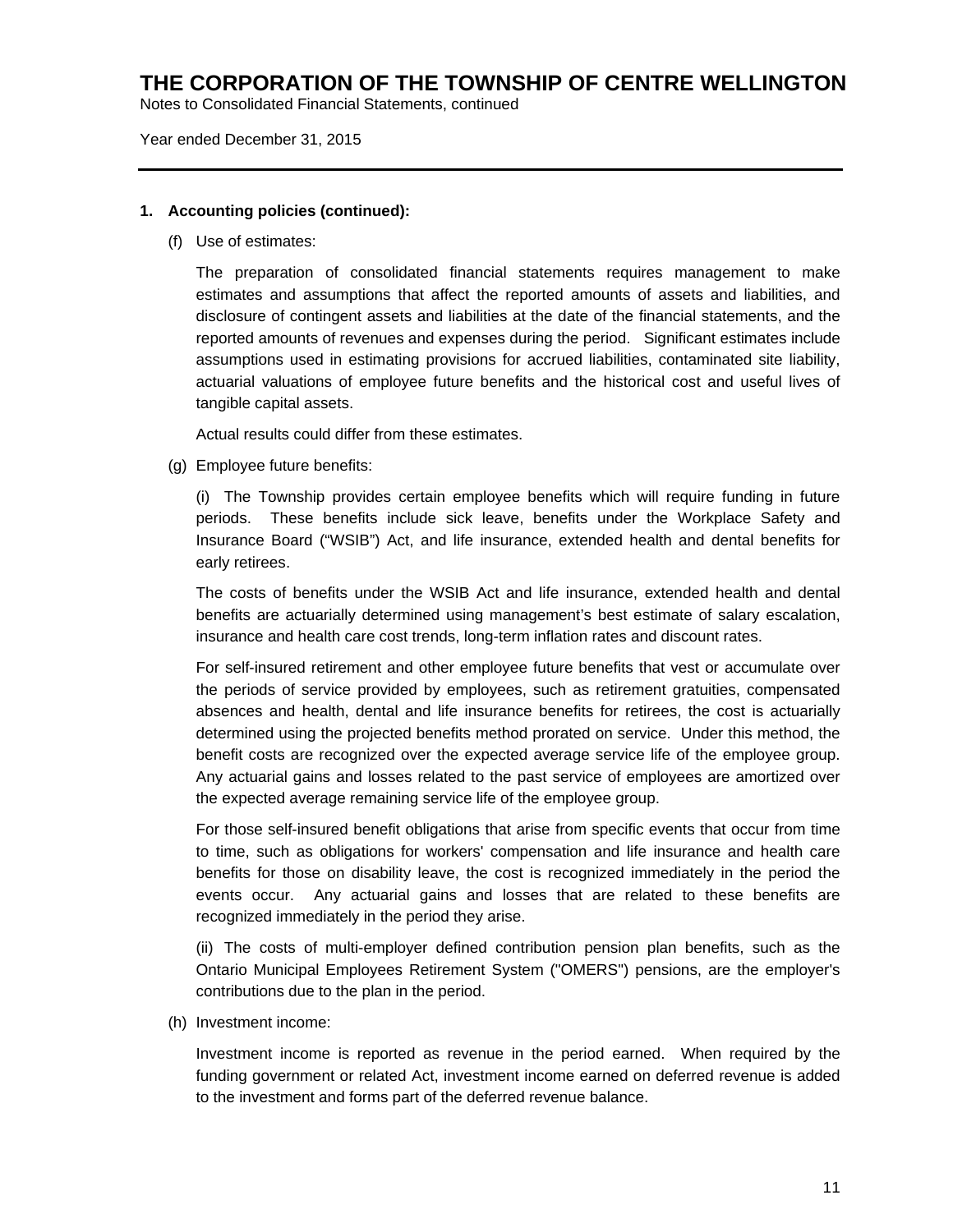Notes to Consolidated Financial Statements, continued

Year ended December 31, 2015

#### **1. Accounting policies (continued):**

(i) Contaminated sites:

Contaminated sites are defined as the result of contamination being introduced in air, soil, water or sediment of a chemical, organic, or radioactive material or live organism that exceeds an environmental standard.

A liability for remediation of contaminated sites is recognized, net of any expected recoveries, when all of the following criteria are met:

- (i) an environmental standard exists
- (ii) contamination exceeds the environmental standard
- (iii) the organization is directly responsible or accepts responsibility for the liability
- (iv) future economic benefits will be given up, and
- (v) a reasonable estimate of the liability can be made.

#### **2. Operations of School Boards and the County of Wellington:**

Further to note 1(a)(iii), the taxation and other revenues for the School Boards and the County of Wellington are comprised of the following:

|                           | School Boards | County       |  |
|---------------------------|---------------|--------------|--|
| Taxation and user charges | \$9,433,479   | \$24,355,753 |  |

### **3. Contingencies and commitments:**

- (a) The Township is contingently liable for long-term liabilities with respect to tile drainage loans and for those for which the responsibility for payment of principal and interest has been assumed by school boards and the County of Wellington.
- (b) From time to time, the Township is subject to claims and other lawsuits that arise in the ordinary course of business, some of which may seek damages in substantial amounts. These claims may be covered by the Township's insurance up to a maximum of \$25,000,000 per occurrence. Liability for these claims and lawsuits are recorded to the extent that the probability of a loss is likely and it is estimable.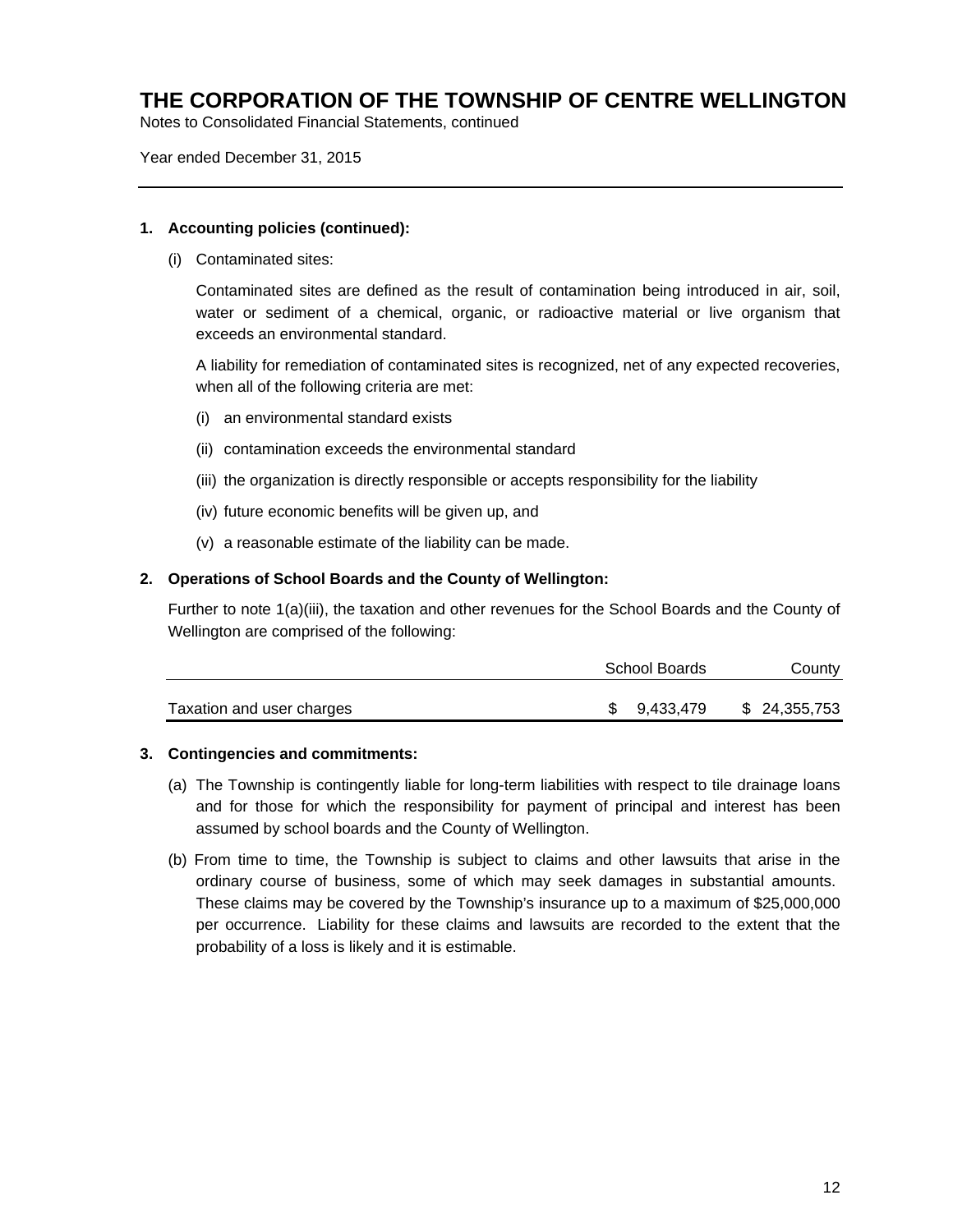Notes to Consolidated Financial Statements, continued

Year ended December 31, 2015

#### **4. Cash:**

At December 31, 2015, the Township had undrawn capacity under a credit facility of \$7,000,000. Interest on the credit facility is at prime less 0.25%.

#### **5. Short-term investments:**

Short-term investments consist of the following:

|                                                                                  | 2015               | 2014               |
|----------------------------------------------------------------------------------|--------------------|--------------------|
| Guaranteed investment certificates held at a credit union<br>Credit union shares | \$22,860,175<br>25 | \$23.569.206<br>25 |
|                                                                                  | \$ 22,860,200      | \$23,569,231       |

The guaranteed investment certificates held at a credit union earn interest at rates ranging from 1.7% to 1.95% (2014 - 2% to 2.2%) and mature in March 2016, April 2016, and November 2016. The short-term investment balance includes accrued interest earned on the guaranteed investment certificates of \$218,899 (2014 - \$84,385).

#### **6. Accounts receivable:**

Accounts receivable includes an amount owing from Centre Wellington Community Medical Offices, a related party. The Township and Centre Wellington Community Medical Offices are related parties as the Township has the ability to appoint 2 of the 5 members of the Board of Directors. The loans and related interest charged are in the normal course of operations and are measured at the exchange amount, being the amounts agreed to by the related parties. Interest earned on the loans during the year was \$39,470 (2014 - \$42,274).

The Township entered into an agreement with Centre Wellington Community Medical Offices in 2005 to provide a loan to a maximum of \$1,700,000. 75% of the draws (Part B) bear interest at a rate of 5%. Repayment is due in monthly blended payments of \$8,091 and is due November 2025. The remaining 25% of the draws (Part A) are non-interest bearing, and principal repayments are due in equal monthly installments over five years, with the first payment due following repayment of Part B.

|                                                      |     | 2015               |   | 2014               |
|------------------------------------------------------|-----|--------------------|---|--------------------|
| Loan receivable - Part A<br>Loan receivable - Part B |     | 409.046<br>757,942 | S | 409,046<br>815,567 |
|                                                      | SS. | 1,166,988          |   | 1,224,613          |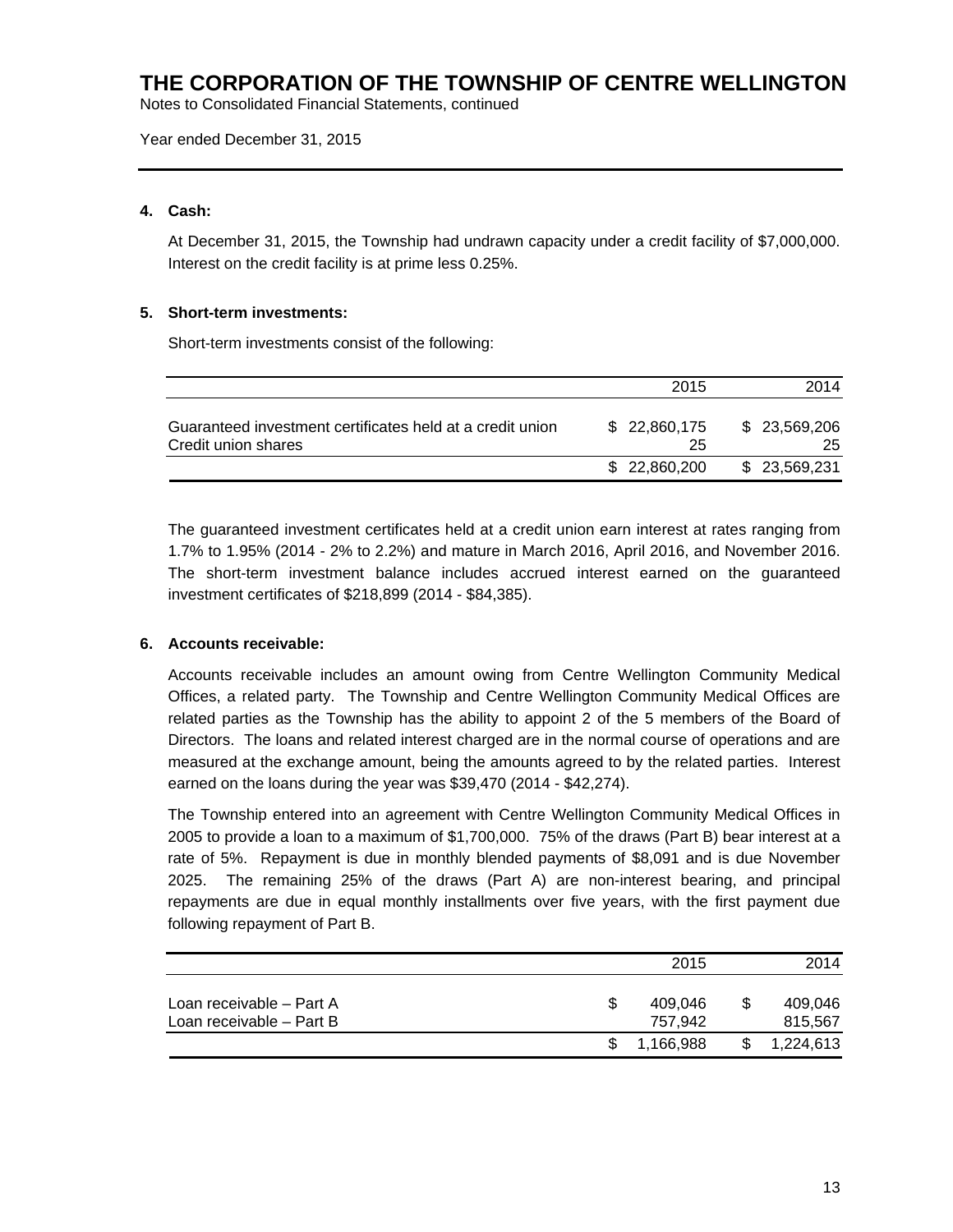Notes to Consolidated Financial Statements, continued

#### Year ended December 31, 2015

#### **7. Net long-term liabilities:**

(a) The balance of net long-term liabilities reported on the consolidated statement of financial position is made up of the following.

|                                                                                                                                                                              | 2015              | 2014              |
|------------------------------------------------------------------------------------------------------------------------------------------------------------------------------|-------------------|-------------------|
| Total long-term liabilities incurred by the Township with<br>varying maturities up to 2034 and weighted average<br>interest rate of 3.22% (2014 - 3.23%)                     | 27,737,811<br>SS. | \$29,262,152      |
| Of the long-term liabilities shown above, the<br>responsibility for payment of principal and interest<br>charges for tile drainage loans has been assumed<br>by individuals. | (56.947)          | (64,043)          |
| Net long-term liabilities at end of year                                                                                                                                     | 27,680,864        | 29,198,109<br>\$. |

(b) Principal and interest payments for the next five years and thereafter by the Township are as follows:

|                     | Principal  | Interest | Total     |    |            |
|---------------------|------------|----------|-----------|----|------------|
|                     |            |          |           |    |            |
| 2016                | 1,612,689  | \$       | 921,485   | \$ | 2,534,174  |
| 2017                | 1,670,720  |          | 861,871   |    | 2,532,591  |
| 2018                | 1,729,634  |          | 800,118   |    | 2,529,752  |
| 2019                | 1,790,667  |          | 735,792   |    | 2,526,459  |
| 2020                | 1,854,860  |          | 668,972   |    | 2,523,832  |
| 2021 and thereafter | 19,022,294 |          | 2,105,181 |    | 21,127,475 |
| Total               | 27,680,864 | \$       | 6,093,419 | \$ | 33,774,283 |

- (c) The long-term liabilities in (a) issued in the name of the municipality have received approval of the Ontario Municipal Board (or approval by private legislation) for those approved on or before December 31, 1992. Those approved after January 1, 1993, have been approved by by-law. The annual principal and interest payments required to service these liabilities are within the annual debt repayment limit prescribed by the Ministry of Municipal Affairs and Housing.
- (d) Total interest on long-term liabilities, which are reported on the consolidated statement of operations, amounted to \$914,638 (2014 - \$755,965). The long-term liabilities carry interest rates ranging from 0% to 5.136%. The interest on long-term liabilities assumed by individuals for tile drainage loans is not reflected in the consolidated financial statements.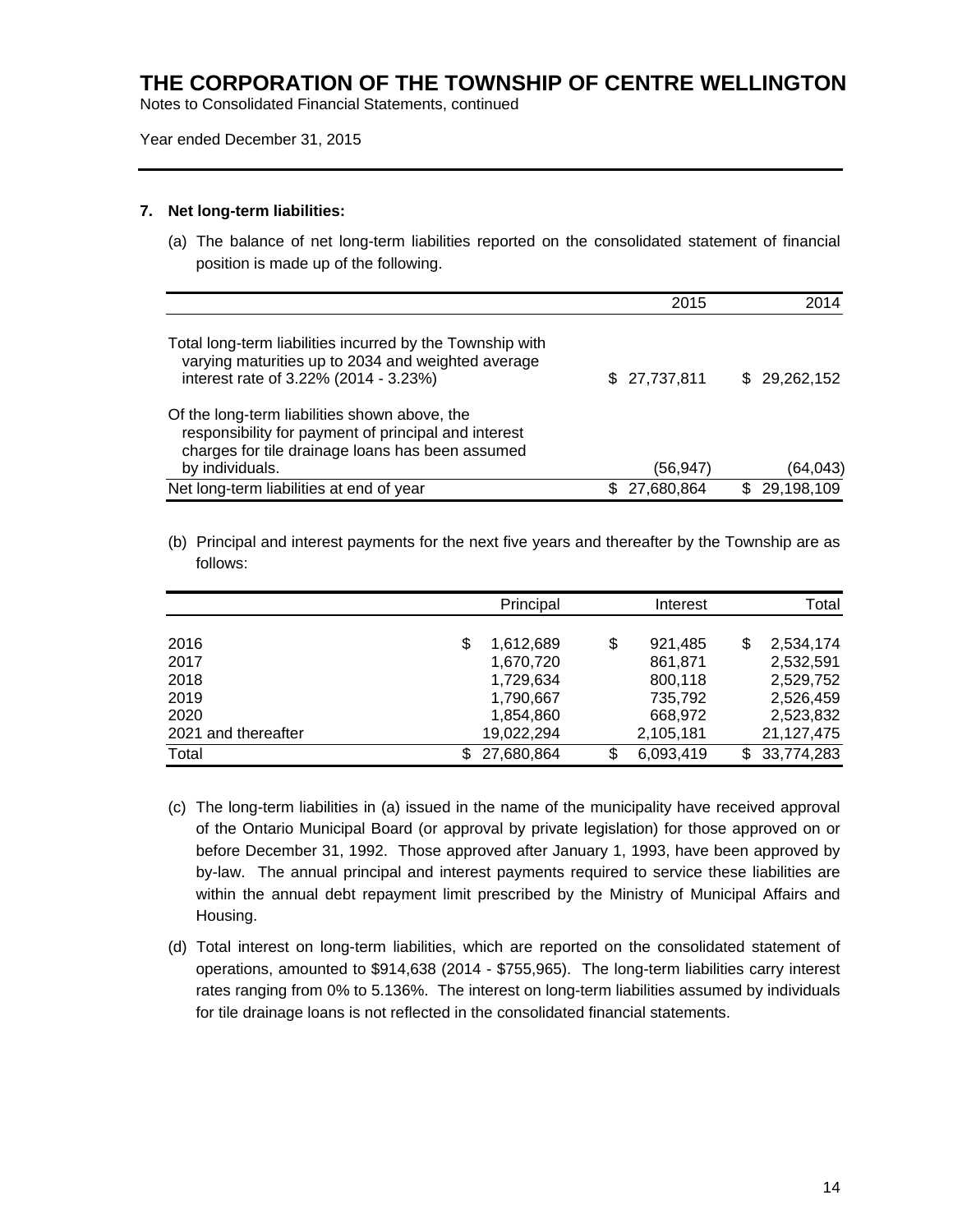Notes to Consolidated Financial Statements, continued

Year ended December 31, 2015

#### **8. Government business enterprises:**

Centre Wellington Energy Inc. is a corporation, incorporated under the laws of the Province of Ontario on December 4, 2008, providing municipal electrical distribution services. The Corporation of the Township of Centre Wellington owns 100% of the outstanding shares of Centre Wellington Energy Inc. Centre Wellington Energy Inc. owns 100% of the outstanding shares of Centre Wellington Hydro Ltd., 100% of the outstanding shares of 2352187 Ontario Inc., and 100% of the outstanding shares of Centre Wellington Energy Innovations Inc. Centre Wellington Hydro Ltd. commenced operations on November 1, 2000, 2352187 Ontario Inc. was incorporated December 3, 2012, and Centre Wellington Energy Innovations Inc. was incorporated December 1, 2015.

Centre Wellington Communications Inc. is a corporation, incorporated under the laws of the Province of Ontario on May 8, 2012, providing municipal high speed communications services through a fibre optic system in Centre Wellington. The Corporation of the Township of Centre Wellington owns 100% of the outstanding shares of Centre Wellington Communications Inc.

The following summarizes the financial position and operations of Centre Wellington Energy Inc. which has been reported in these consolidated financial statements using the modified equity method:

|                                                          | 2015             | 2014             |
|----------------------------------------------------------|------------------|------------------|
| Assets                                                   | \$<br>22,658,437 | \$<br>20,989,487 |
| Other liabilities                                        | 13,717,611       | 12,463,526       |
| Net assets                                               | 8,940,826        | 8,525,961        |
| Promissory note due to the Township of Centre Wellington | 5,046,753        | 5,046,753        |
| Investment in Centre Wellington Energy Inc.              | \$<br>13,987,579 | 13,572,714       |
|                                                          |                  |                  |
|                                                          | 2015             | 2014             |
| Revenues                                                 | \$<br>21,145,305 | \$<br>19,763,959 |
| Expenditures                                             | 20,730,440       | 19,179,583       |
| Net earnings for the year                                | 414,865          | 584,376          |
| Retained earnings, beginning of year                     | 3,490,895        | 2,906,519        |
| Retained earnings, end of year                           | \$<br>3,905,760  | \$<br>3,490,895  |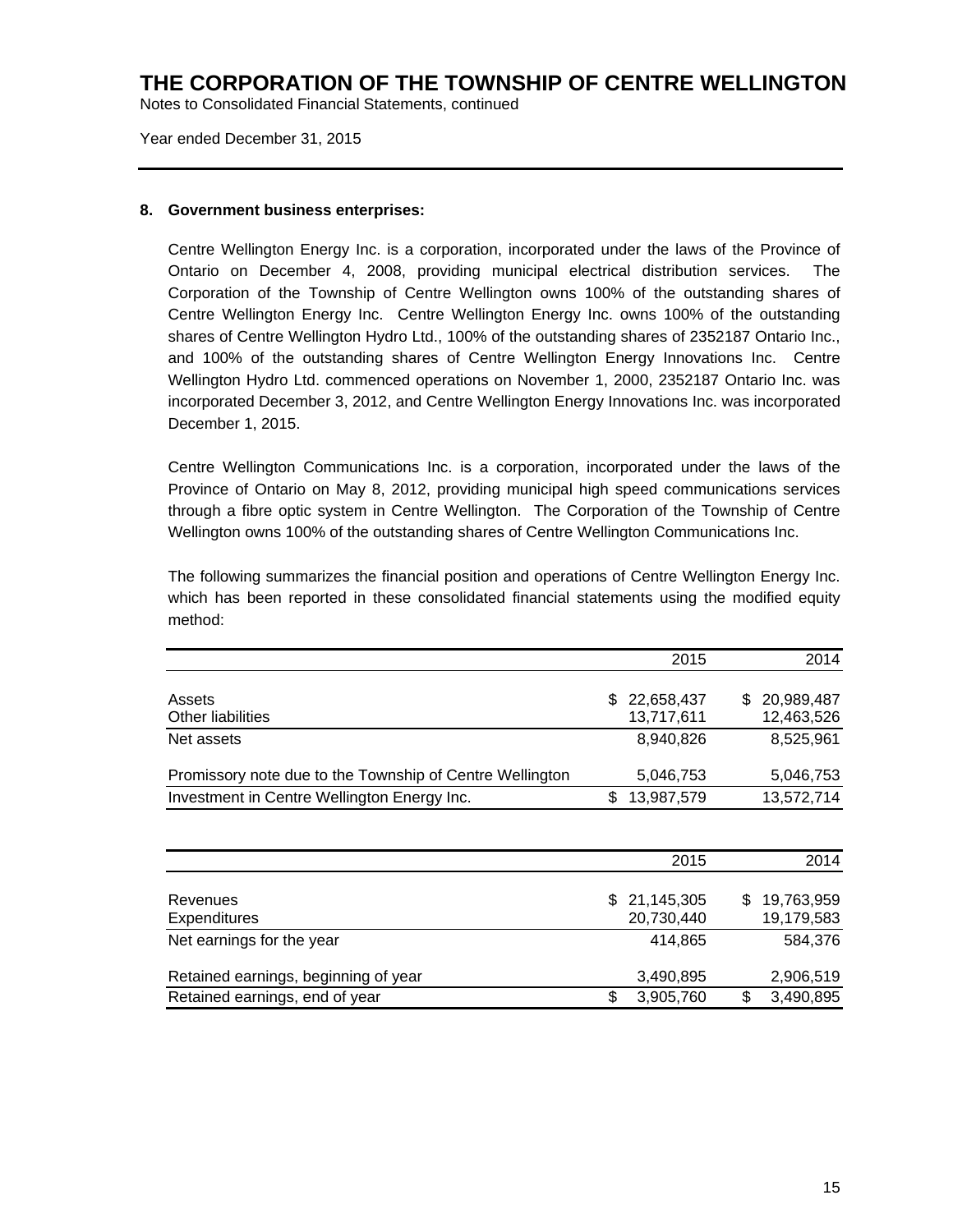Notes to Consolidated Financial Statements, continued

#### Year ended December 31, 2015

#### **8. Government business enterprises (continued):**

The following summarizes the financial position and operations of Centre Wellington Communications Inc. which has been reported in these consolidated financial statements using the modified equity method:

|                                                | 2015                         | 2014                         |
|------------------------------------------------|------------------------------|------------------------------|
| Assets<br><b>Other liabilities</b>             | \$<br>1,071,893<br>1,024,766 | \$<br>1,041,082<br>1,048,429 |
| Net assets (liabilities)                       | \$<br>47,127                 | \$<br>(7, 347)               |
|                                                |                              |                              |
|                                                | 2015                         | 2014                         |
| Revenue<br>Expenditures                        | \$<br>267,603<br>213,129     | \$<br>246,056<br>202,656     |
| Net earnings for the year                      | 54,474                       | 43,400                       |
| Retained earnings (deficit), beginning of year | (7, 347)                     | (50,747)                     |
| Retained earnings (deficit), end of year       | \$<br>47,127                 | \$<br>(7, 347)               |

#### **9. Trust funds:**

Trust funds administered by the municipality amounting to \$885,901 (2014 - \$848,161) have not been included in the consolidated statement of financial position nor have their operations been included in the consolidated statement of operations.

#### **10. Pension agreements:**

The Township makes contributions to the Ontario Municipal Employees Retirement Fund (OMERS), which is a multi-employer plan, on behalf of members of its staff. This plan is a defined benefit plan which specifies the amount of the retirement benefit to be received by the employees based on the length of service and rates of pay. Employees and employers contribute jointly to the plan.

Because OMERS is a multi-employer pension plan, any pension plan surpluses or deficits are the joint responsibility of Ontario municipal organizations and their employees. As a result, the Township does not recognize any share of the OMERS pension surplus or deficit. The amount contributed to OMERS for 2015 was \$788,148 (2014 - \$760,360) for current service. The contribution rate for 2015 was 9% to 15.8% (2014 - 9% to 15.9%) depending on age and level of income level.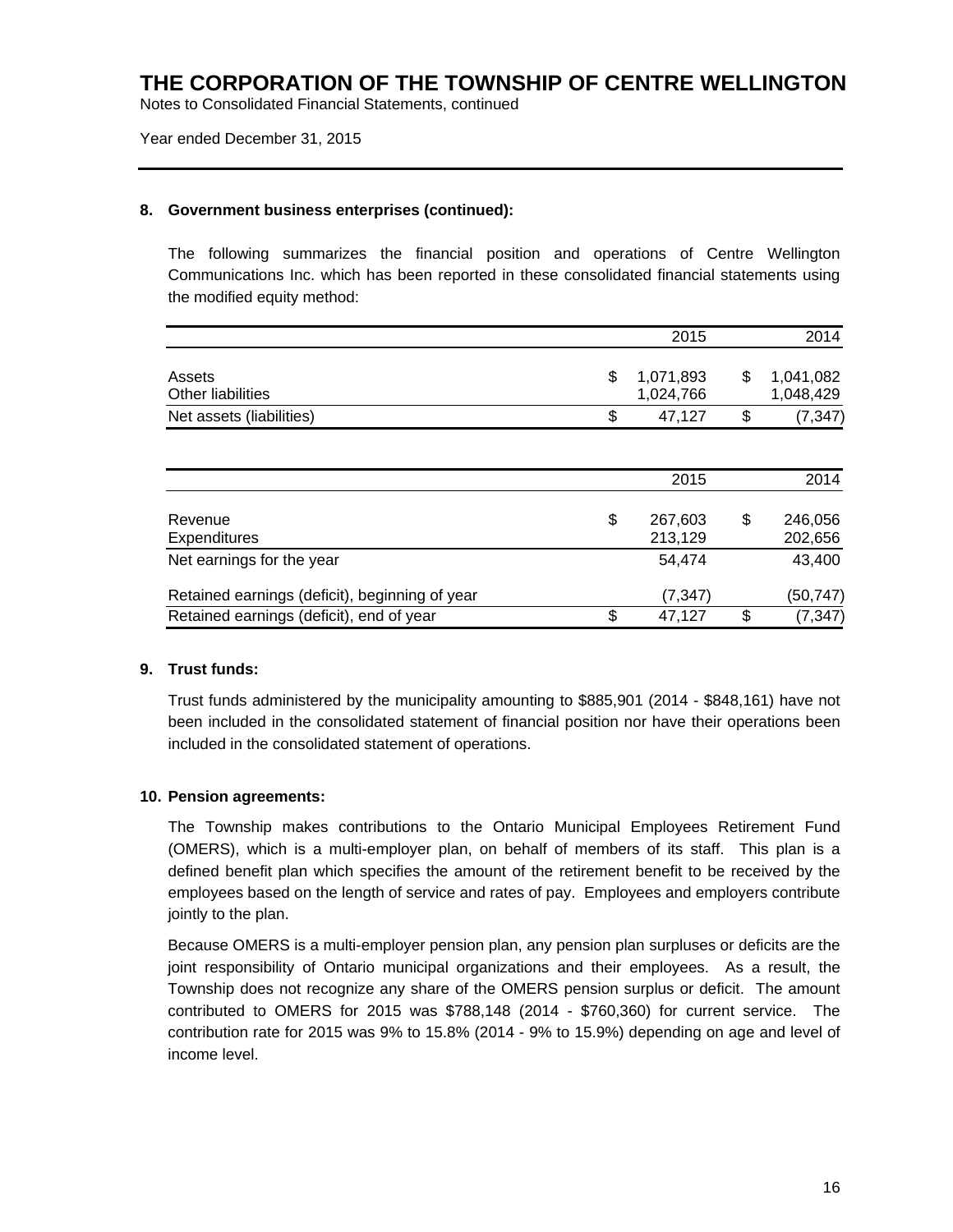Notes to Consolidated Financial Statements, continued

Year ended December 31, 2015

#### **10. Pension agreements (continued):**

The latest available report for the OMERS plan was December 31, 2015. At that time the plan reported a \$7.0 billion actuarial deficit (2014 - \$7.1 billion deficit), based on actuarial liabilities of \$81.9 billion (2014 - \$76.9 billion) and actuarial assets of \$74.9 billion (2014 - \$69.8 billion). Ongoing adequacy of the current contribution rates will need to be monitored and may lead to increased future funding requirements.

#### **11. Gaming revenue:**

Effective April 1, 2013, the Township entered into a new Municipality Contribution Agreement with the Ontario Lottery and Gaming Corporation (OLGC). As part of the agreement, OLGC provides quarterly payments to the Township, based on revenue at the Grand River Raceway, as follows:

- (a) 5.25% of the electronic games revenue that is less than \$65,000,000; plus
- (b) 3.00% of the electronic games revenue that is between \$65,000,000 and \$200,000,000; plus
- (c) 2.50% of the electronic games revenue that is between \$200,000,000 and \$500,000,000; plus
- (d) 0.50% of the electronic games revenue that is greater than \$500,000,000; plus
- (e) 4.00% of live table games revenue.

Pursuant to an agreement between the Township and the County of Wellington, 21% of the gross quarterly proceeds due to the Township were paid to the County of Wellington. This payment was designed to cover additional costs incurred by the County of Wellington due to the Grand River Raceway. With the expiration of the previous agreement with the OLGC on March 31, 2013, the Township ceased quarterly payments to the County of Wellington.

2015 gaming revenue proceeds of \$2,132,820 (2014 - \$2,024,420) were placed in a Township reserve fund.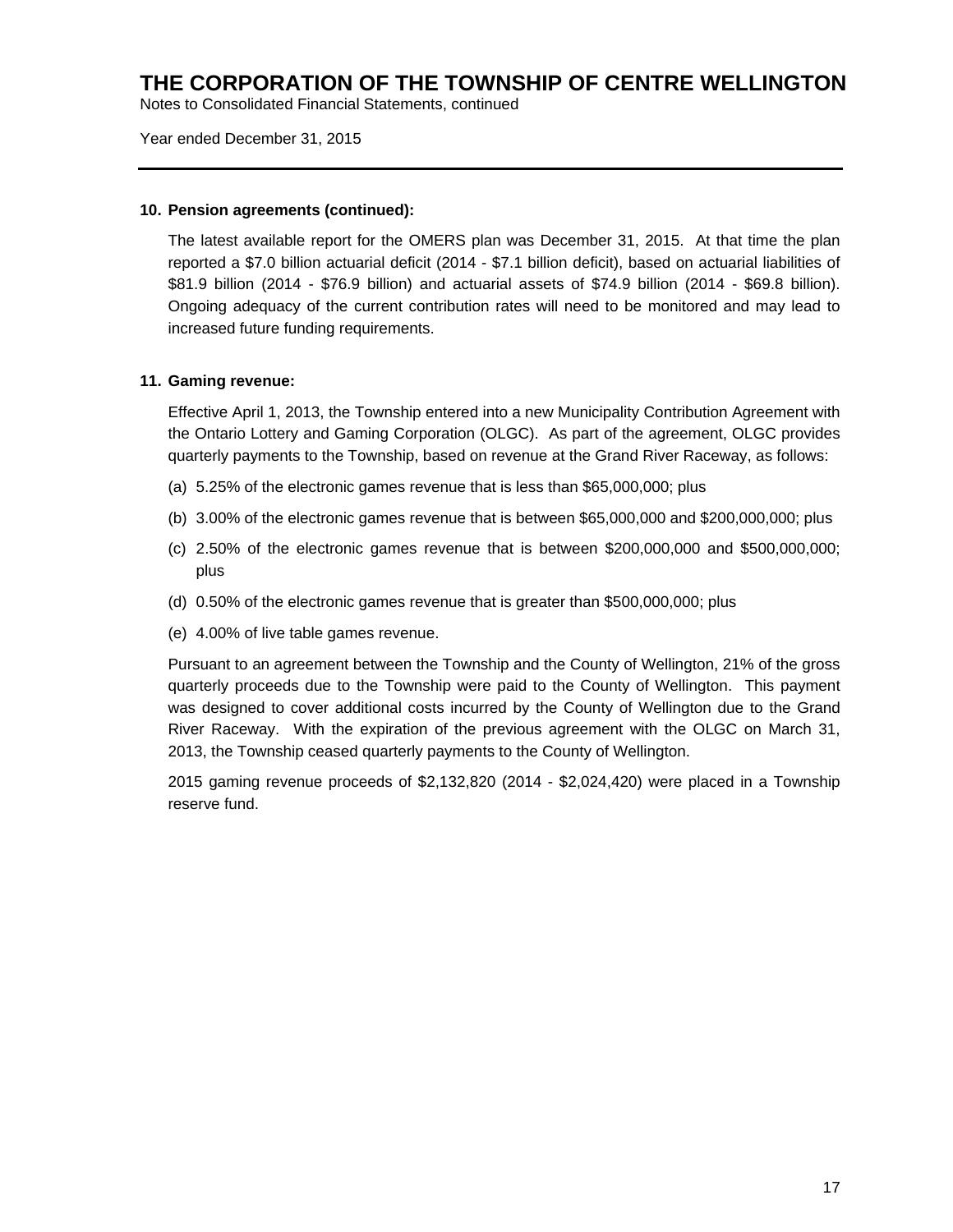Notes to Consolidated Financial Statements, continued

#### Year ended December 31, 2015

#### **12. Deferred revenue:**

The deferred revenues, reported on the consolidated statement of financial position, consist of the following:

|                            |             | Contributions |            |                             |           |
|----------------------------|-------------|---------------|------------|-----------------------------|-----------|
|                            |             | Received      | Investment | Revenue                     |           |
| 2015                       | Opening     | (Refunded)    | Income     | Recognized                  | Ending    |
|                            |             |               |            |                             |           |
| Obligatory:                |             |               |            |                             |           |
| Development charges        | \$5,817,647 | \$3,314,458   | \$111,855  | $$(4,669,671)$ \$ 4,574,289 |           |
| Recreational land          | 268,849     | 73.707        | 4,625      |                             | 347,181   |
| Parking revenues           | 55,266      |               | 643        | (30,000)                    | 25,909    |
| Subdivider contributions   | 568,649     | (215,175)     | 5,002      |                             | 358,476   |
| Building code              | 126,294     | 295,673       | 2,337      |                             | 424,304   |
| Federal gas tax funding    | 38,418      | 772,907       | 3,304      | (278, 430)                  | 536,199   |
| Other:                     |             |               |            |                             |           |
| Grading and damage         |             |               |            |                             |           |
| deposits                   | 1,472,054   | 100,143       |            | ۰                           | 1,572,197 |
| Builder and other deposits | 894,864     | 169,624       | ۰          |                             | 1,064,488 |
| Other                      | 62,974      | 59,963        |            | (62,974)                    | 59,963    |
|                            | \$9,305,015 | \$4,571,300   | \$127.766  | $$(5,041,075)$ \$ 8,963,006 |           |

|                            |             | Contributions |            |                             |           |
|----------------------------|-------------|---------------|------------|-----------------------------|-----------|
|                            |             | Received      | Investment | Revenue                     |           |
| 2014                       | Opening     | (Refunded)    | Income     | Recognized                  | Ending    |
|                            |             |               |            |                             |           |
| Obligatory:                |             |               |            |                             |           |
| Development charges        | \$5,596,974 | \$2,714,899   | \$123.589  | $$(2,617,815)$ \$ 5,817,647 |           |
| Recreational land          | 185.761     | 99.298        | 3.790      | (20,000)                    | 268,849   |
| Parking revenues           | 54,290      |               | 976        |                             | 55,266    |
| Subdivider contributions   | 618,430     | (57, 901)     | 8,120      |                             | 568,649   |
| Building code              |             | 126,294       |            |                             | 126,294   |
| Federal gas tax funding    | 64,864      | 794,255       | 2,199      | (822,900)                   | 38,418    |
| Other:                     |             |               |            |                             |           |
| Grading and damage         |             |               |            |                             |           |
| deposits                   | 1,374,952   | 97,102        |            |                             | 1,472,054 |
| Builder and other deposits | 1,052,292   | (157,428)     |            |                             | 894,864   |
| Other                      | 43,705      | 62,974        |            | (43,705)                    | 62,974    |
|                            | \$8,991,268 | \$3,679,493   | \$138,674  | $$(3,504,420)$ \$ 9,305,015 |           |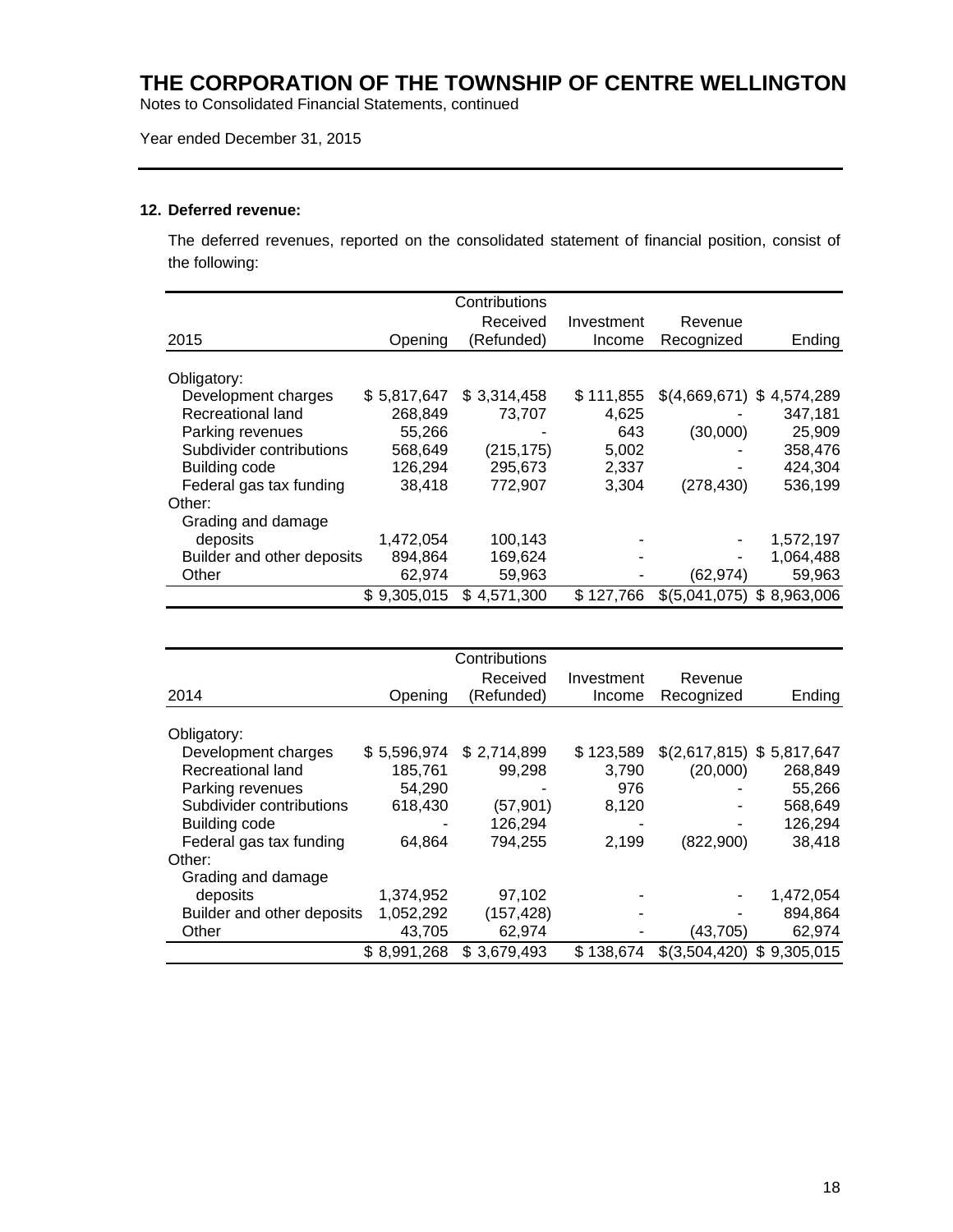Notes to Consolidated Financial Statements, continued

## Year ended December 31, 2015

## **13. Tangible capital assets:**

|                                     | Balance at        |                   |                   | Balance at      |
|-------------------------------------|-------------------|-------------------|-------------------|-----------------|
|                                     | December 31,      |                   |                   | December 31,    |
| <u>Cost</u>                         | 2014              | Additions         | <b>Disposals</b>  | 2015            |
|                                     |                   |                   |                   |                 |
| Land                                | \$<br>2,188,222   | \$                | \$                | \$<br>2,188,222 |
| Land improvements                   | 4,125,863         | 1,276,652         | (50, 629)         | 5,351,886       |
| <b>Buildings</b>                    | 21,360,481        | 2,309,144         | (384,923)         | 23,284,702      |
| Vehicles                            | 10,633,059        | 284,378           | (255,525)         | 10,661,912      |
| Equipment                           | 6,860,874         | 1,831,251         | (162,955)         | 8,529,170       |
| Water and wastewater infrastructure | 105,482,875       | 3,601,868         | (177, 017)        | 108,907,726     |
| Road and structure infrastructure   | 168,328,779       | 6,187,249         | (2,655,051)       | 171,860,977     |
| Assets under construction           | 2,016,336         | 738,289           | (1,392,687)       | 1,361,938       |
| Total                               | \$<br>320,996,489 | \$16,228,831      | \$<br>(5,078,787) | \$332,146,533   |
|                                     |                   |                   |                   |                 |
|                                     |                   |                   |                   |                 |
|                                     | <b>Balance</b> at |                   |                   | Balance at      |
|                                     | December 31,      |                   |                   | December 31,    |
| <b>Accumulated amortization</b>     | 2014              | <b>Disposals</b>  | Amortization      | 2015            |
|                                     |                   |                   |                   |                 |
| Land                                | \$                | \$                | \$                | \$              |
| Land improvements                   | 1,450,089         | (43, 202)         | 107,590           | 1,514,477       |
| <b>Buildings</b>                    | 6,926,084         | (108, 748)        | 583,313           | 7,400,649       |
| Vehicles                            | 5,315,159         | (248,914)         | 801,622           | 5,867,867       |
| Equipment                           | 3,153,553         | (162, 955)        | 509.672           | 3,500,270       |
| Water and wastewater infrastructure | 26,816,752        | (112, 464)        | 2,288,442         | 28,992,730      |
| Road and structure infrastructure   | 74,960,834        | (1,787,809)       | 3,940,792         | 77,113,817      |
| Assets under construction           |                   |                   |                   |                 |
| Total                               | \$<br>118,622,471 | \$<br>(2,464,092) | \$<br>8,231,431   | \$124,389,810   |

|                                                                                                       |     | Net book value<br>December 31, 2014   | Net book value<br>December 31, 2015       |
|-------------------------------------------------------------------------------------------------------|-----|---------------------------------------|-------------------------------------------|
| Land<br>Land improvements<br><b>Buildings</b>                                                         | \$  | 2,188,222<br>2,675,774<br>14,434,397  | 2,188,222<br>S<br>3,837,409<br>15,884,053 |
| <b>Vehicles</b><br>Equipment                                                                          |     | 5,317,900<br>3,707,321                | 4,794,045<br>5,028,900                    |
| Water and wastewater infrastructure<br>Road and structure infrastructure<br>Assets under construction |     | 78,666,123<br>93,367,945<br>2,016,336 | 79,914,996<br>94,747,160<br>1.361.938     |
| Total                                                                                                 | \$. | 202,374,018                           | \$207,756,723                             |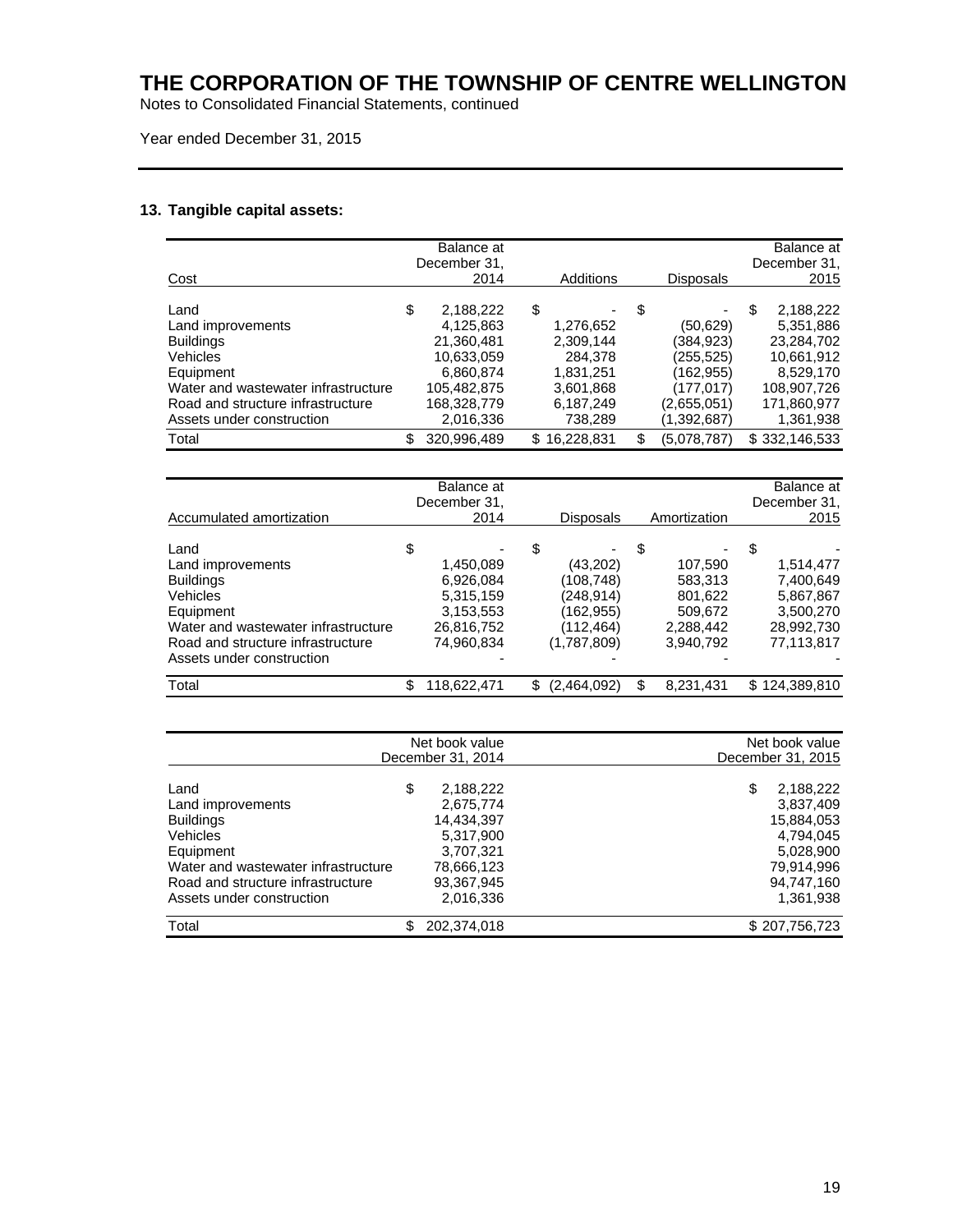Notes to Consolidated Financial Statements, continued

Year ended December 31, 2015

### **13. Tangible Capital Assets (continued):**

(a) Assets under construction:

Assets under construction having a value of \$1,361,938 (2014 - \$2,016,336) have not been amortized. Amortization of these assets will commence when the asset is put into service.

(b) Contributed tangible capital assets:

Contributed capital assets have been recognized at fair market value at the date of contribution. The value of contributed assets received during the year is \$3,614,493 (2014 - \$nil).

(c) Tangible capital assets disclosed at nominal values:

Where an estimate of fair value could not be made, the tangible capital asset was recognized at a nominal value. Land and buildings are the only categories where nominal values were assigned.

(d) Write-down of tangible capital assets:

The write-down of tangible capital assets during the year was \$nil (2014 - \$nil).

#### **14. Employee benefits and other liabilities:**

The Township provides certain employee benefits, which will require funding in future periods. An actuarial estimate of the future liabilities for these benefits has been completed as at December 31, 2015.

|                                                              | 2015               |    | 2014               |
|--------------------------------------------------------------|--------------------|----|--------------------|
| Post employment benefits<br>Future payments required to WSIB | 462.541<br>159.691 | S  | 454.412<br>159.477 |
|                                                              | 622.232            | \$ | 613.889            |

(a) Post employment benefits:

The Township pays health, dental, travel and life insurance benefits on behalf of its eligible senior management early retirees to age 65. Senior management are eligible for retiree benefits if they retire on an OMERS pension, before the age of 65.

The Township pays health, dental, travel and life insurance benefits on behalf of its nonmanagement employees for early retirees to age 65.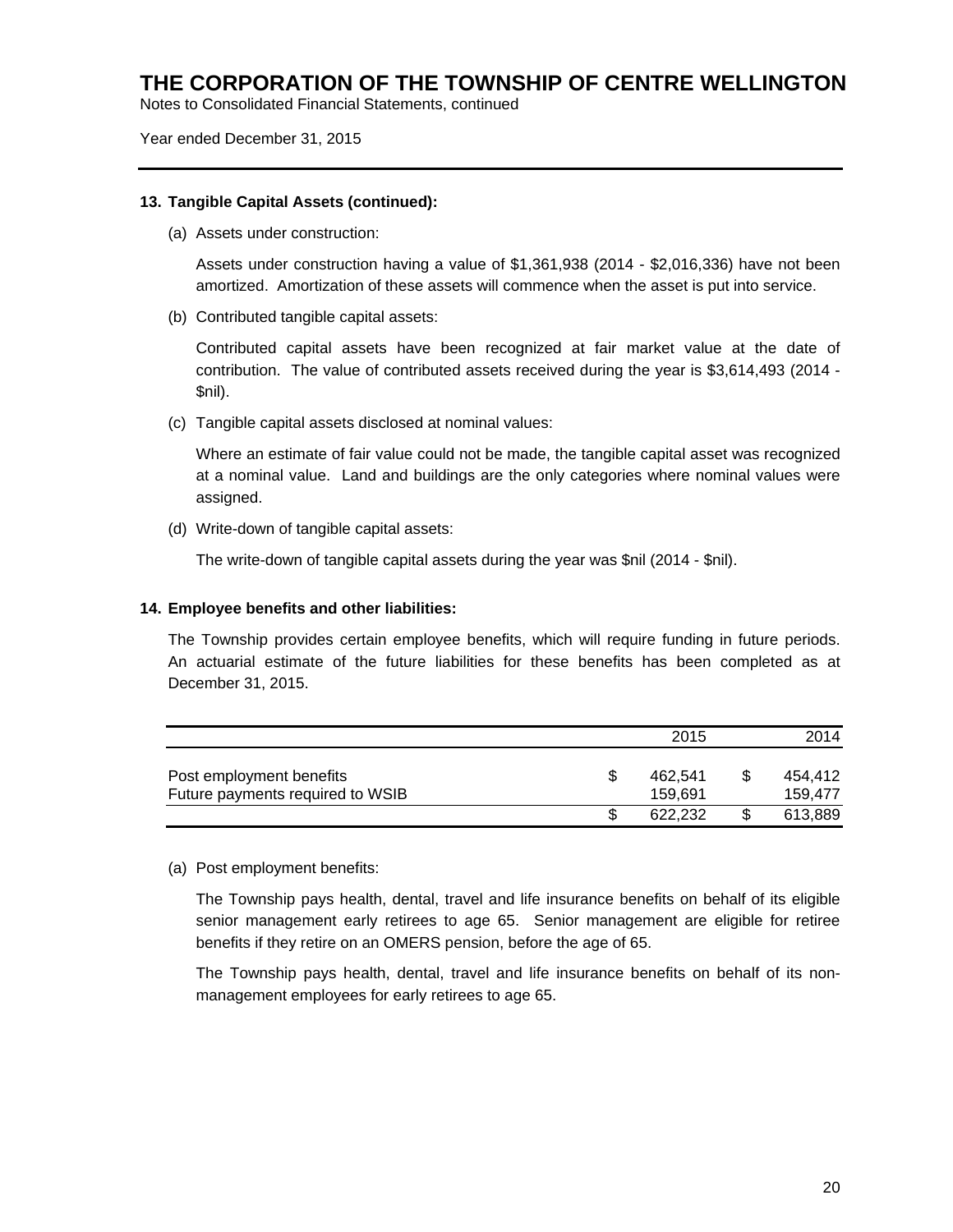Notes to Consolidated Financial Statements, continued

Year ended December 31, 2015

#### **14. Employee benefits and other liabilities (continued):**

(a) Post employment benefits (continued)

Non-management members are eligible for retiree benefits if they retire on an OMERS pension after 55 years of age with at least 25 years service.

The most recent actuarial valuation was performed as at December 31, 2014, which is extrapolated to December 31, 2015.

Information about the post employment benefit plan is as follows:

|                                                           | 2015          | 2014             |
|-----------------------------------------------------------|---------------|------------------|
| Accrued benefit obligation:<br>Balance, beginning of year | \$<br>458,761 | \$<br>364,389    |
| Current benefit cost                                      | 22,057        | 22,980           |
| Plan amendment<br>Interest                                | 21,460        | 82,032<br>15,600 |
| Actuarial gain                                            |               | (8,593)          |
| Benefit payments                                          | (35,992)      | (17, 647)        |
| Expected accrued benefit obligation, end of year          | 466,286       | 458,761          |
| Unamortized actuarial loss                                | (3,745)       | (4, 349)         |
| Liability for post employment benefits                    | \$<br>462,541 | 454,412          |

The unamortized actuarial loss is amortized over the expected average service life of 15 years (2014 – 15 years).

The main actuarial assumptions employed for the valuation are as follows:

(i) Interest (discount rate):

The obligation as at December 31, 2015, of the present value of future liabilities and the expense for the 12 months ended December 31, 2015, were determined using a discount rate of 4.75% (2014 - 4.75%).

(ii) Medical costs:

Medical costs were assumed to increase at the rate of 5.1% for 2015 and 2016, reducing by 0.4% per year to 4.0% in 2019 and 4.0% per year thereafter.

(iii) Dental costs:

Dental costs were assumed to increase at the rate of 4.0% (2014 - 4.0%) per year.

The Township has established a reserve to mitigate the future impact of the post employment benefits obligation. The balance at the end of the year is \$63,951 (2014 - \$62,370).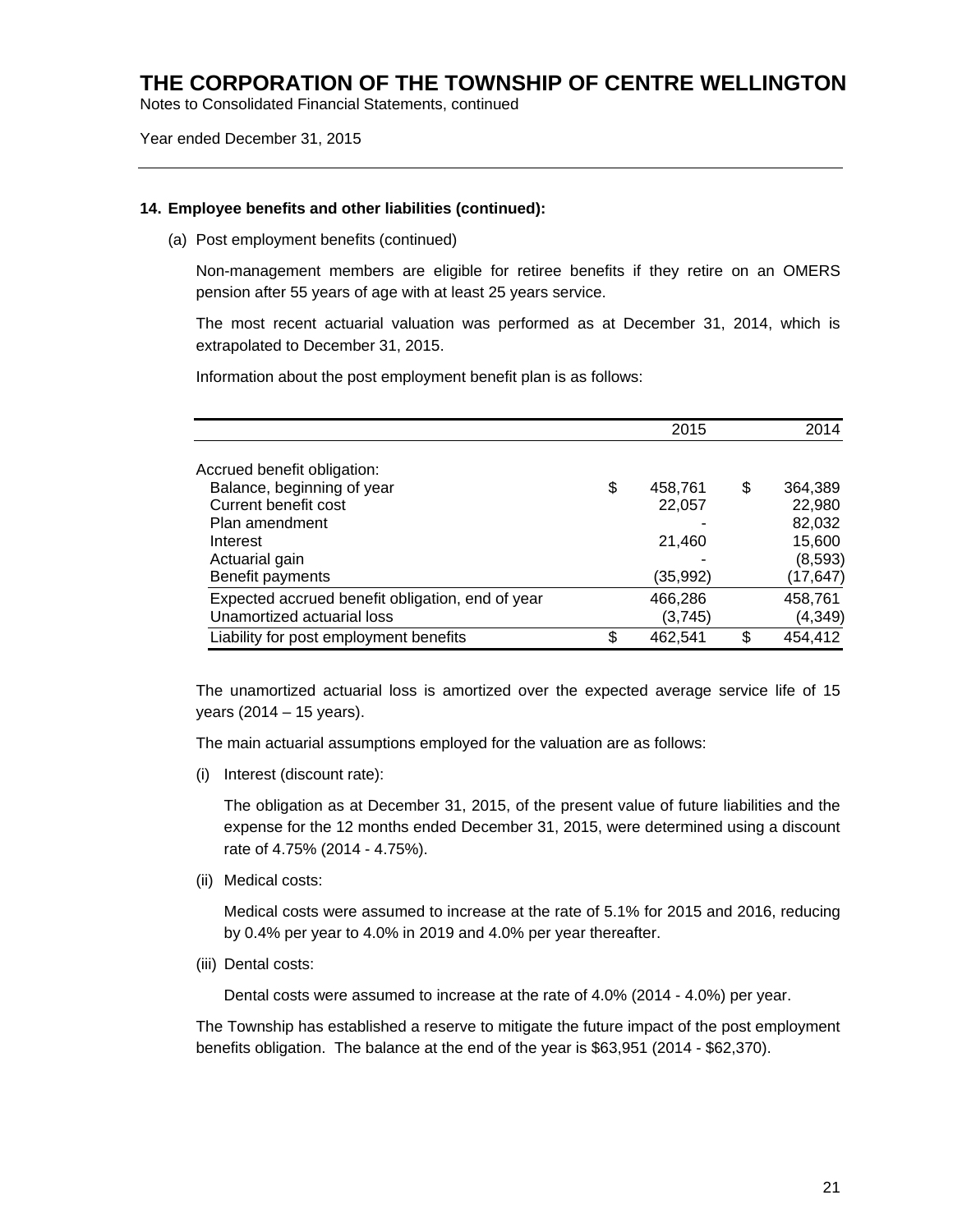Notes to Consolidated Financial Statements, continued

Year ended December 31, 2015

#### **14. Employee benefits and other liabilities (continued):**

(b) WSIB:

With respect to responsibilities under provisions of the WSIB Act the Township has elected to be treated as a Schedule 2 employer and remits payments to the WSIB as required to fund disability payments. An actuarial estimate of future liabilities has been completed and forms the basis for the estimated liability reported in these financial statements. The most recent actuarial valuation was performed as at December 31, 2013, which is extrapolated to December 31, 2015.

Information about the WSIB liability is as follows:

|                                                                                               | 2015                             | 2014                            |
|-----------------------------------------------------------------------------------------------|----------------------------------|---------------------------------|
| Accrued benefit obligation:<br>Balance, beginning of year<br>Current benefit cost<br>Interest | \$<br>102,691<br>13.067<br>4,608 | \$<br>99,195<br>12,563<br>4,442 |
| Benefit payments                                                                              | (13, 634)                        | (13,509)                        |
| Expected accrued benefit obligation, end of year<br>Unamortized actuarial gain                | 106,732<br>52,959                | 102,691<br>56,786               |
| <b>WSIB liability</b>                                                                         | \$<br>159,691                    | 159,477                         |

Included in expenses is \$3,827 (2014 - \$3,827) for amortization of the actuarial gain. The unamortized actuarial gain on future payments required to the WSIB is amortized over the expected period of the liability which is 11 years (2014 - 11 years).

The main actuarial assumptions employed for the valuation are as follows:

(i) Interest (discount rate):

The obligation as at December 31, 2015, of the present value of future liabilities and the expense for the 12 months ended December 31, 2015, were determined using a discount rate of 4.5% (2014 - 4.5%).

(ii) Administration costs:

Administration costs were assumed to be 38% (2014 - 38%) of the compensation expense.

(iii) Compensation expense:

Compensation costs, which include loss of earnings benefits, health care costs and noneconomic loss awards, were assumed to increase at rates ranging from (1.50%) to 4.00% (2014 - (1.50%) to 4.00%) depending on the benefit type.

The Township has established a reserve to mitigate the future impact of the WSIB obligation. The balance at the end of the year is \$500,000 (2014 - \$541,815).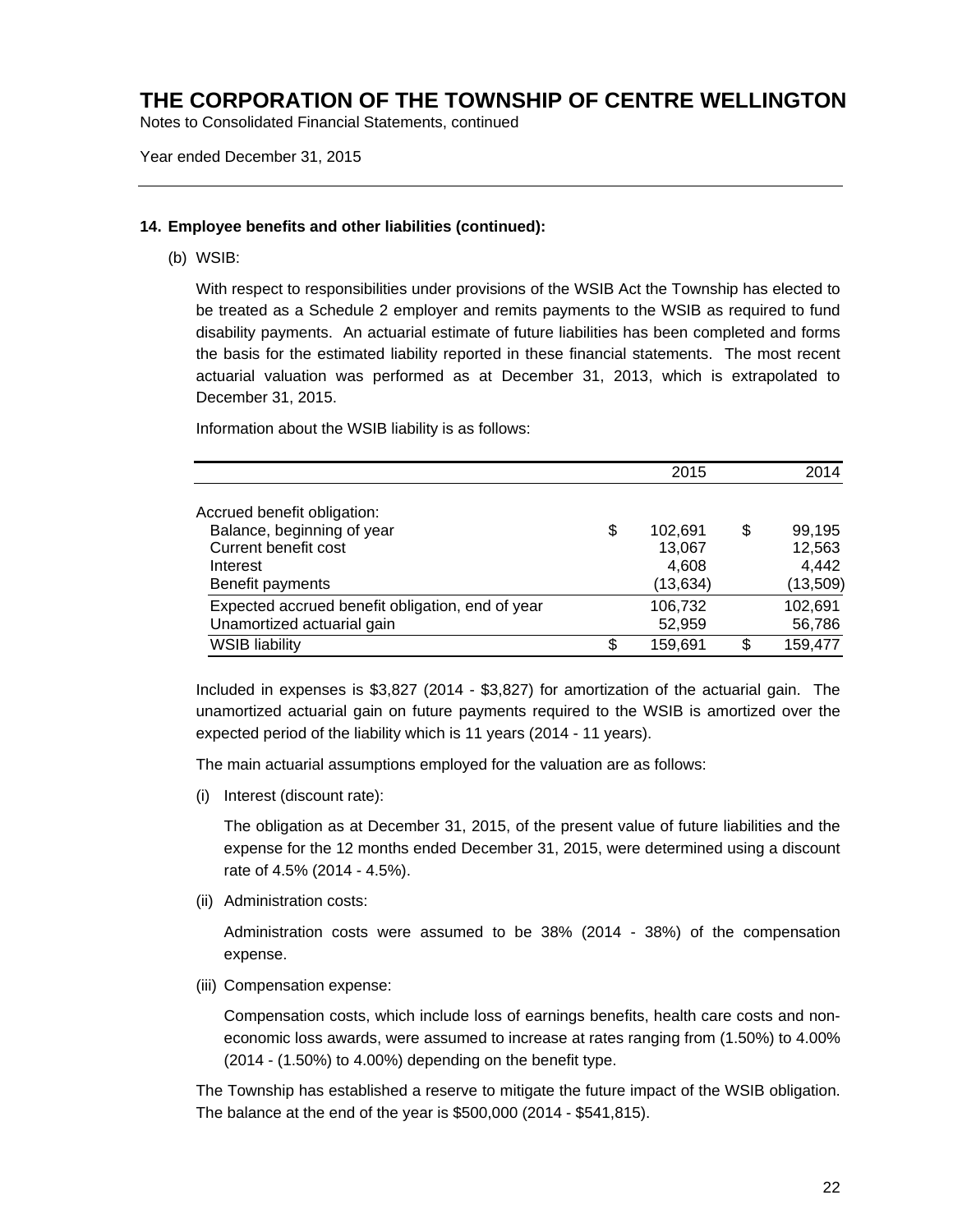Notes to Consolidated Financial Statements, continued

## Year ended December 31, 2015

### **15. Accumulated surplus:**

Accumulated surplus consists of individual fund surplus and reserves and reserve funds as follows:

|                                                               | 2015          | 2014           |
|---------------------------------------------------------------|---------------|----------------|
|                                                               |               |                |
| <b>Surplus:</b>                                               |               |                |
| Invested in tangible capital assets                           | \$207,756,723 | \$202,374,018  |
| General purposes                                              | 4,562,776     | 6,532,790      |
| Investment in Centre Wellington Energy Inc.                   | 13,987,579    | 13,572,714     |
| Investment in Centre Wellington Communications Inc.           | 47,127        |                |
| Amounts to be recovered:                                      |               |                |
| Post employment benefits                                      | (462, 541)    | (454, 412)     |
| <b>WSIB</b>                                                   | (159, 691)    | (159, 477)     |
| Net long-term liabilities                                     | (27,680,864)  | (29, 198, 109) |
| <b>Total surplus</b>                                          | 198,051,109   | 192,667,524    |
| Reserves set aside by Council for:                            |               |                |
| Capital works - Wastewater                                    | 4,290,379     | 4,521,917      |
| Working capital                                               | 1,109,662     | 1,109,662      |
| Capital works - Roads                                         | 651,154       | 547,173        |
| Replacement of equipment                                      | 2,830,986     | 2,086,237      |
| Capital works - Waterworks                                    | 6,772,464     | 6,729,077      |
| Other                                                         | 4,051,087     | 4,757,273      |
| Capital works - Cultural                                      | 3,384         | 24,887         |
| Capital works - Fire                                          | 14,085        | 15,066         |
| Planning                                                      |               | 58,594         |
| Contingencies                                                 | 190,180       | 127,324        |
| Total reserves                                                | 19,913,381    | 19,977,210     |
| Reserve funds set aside for specific purposes by Council for: |               |                |
| Capital works - Other                                         | 2,209,215     | 2,060,304      |
| Capital works - Social services                               | 40,187        | 57,998         |
| Capital works - Roads                                         | 17,786        | 12,867         |
| Capital works - Wastewater                                    | 2,299,040     | 2,374,230      |
| Capital works - Waterworks                                    | 1,271,252     | 1,359,804      |
| Total reserve funds                                           | 5,837,480     | 5,865,203      |
|                                                               |               |                |
| Accumulated surplus                                           | \$223,801,970 | \$218,509,937  |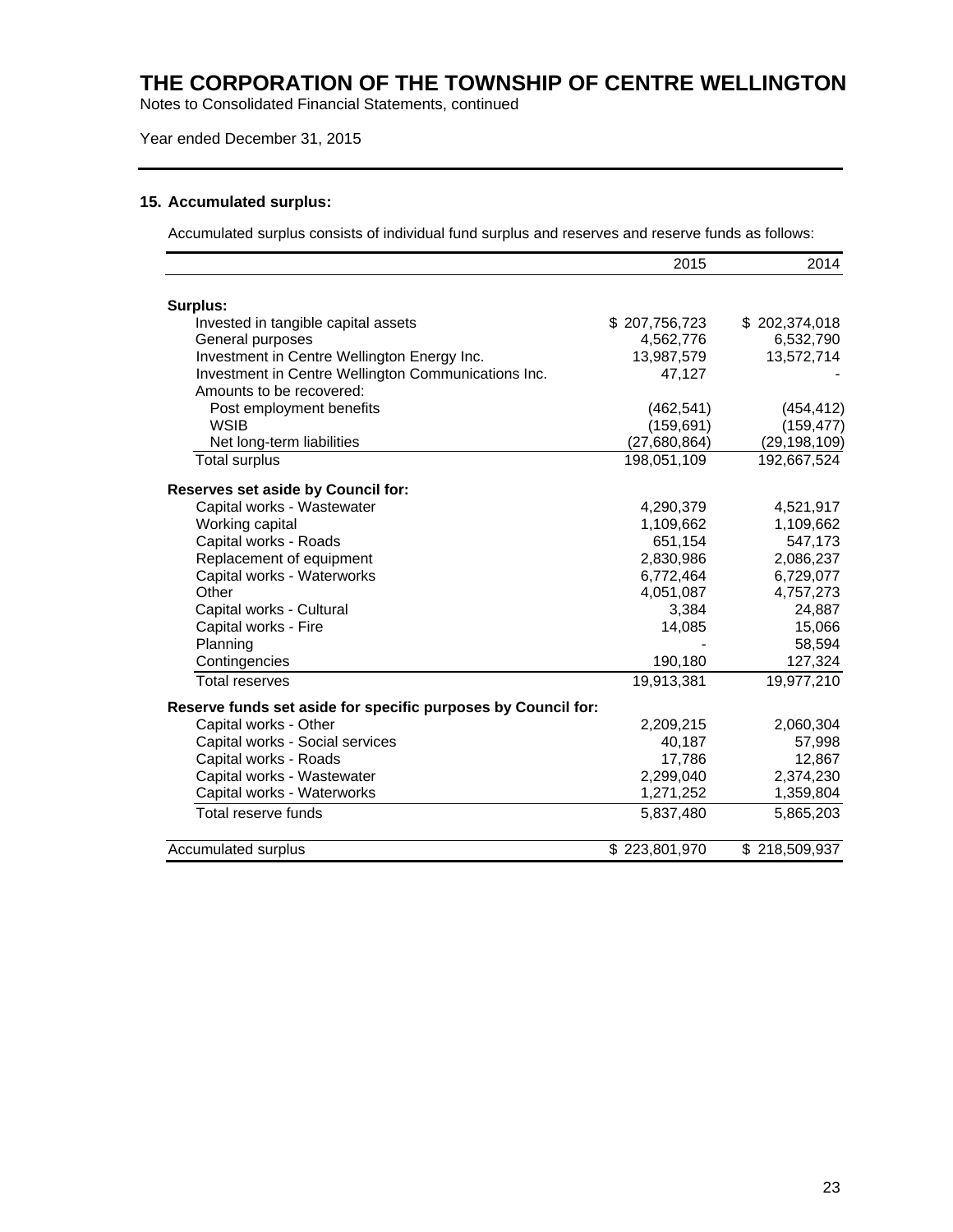Notes to Consolidated Financial Statements, continued

Year ended December 31, 2015

#### **16. Budget data:**

The budget data presented in these consolidated financial statements is based upon the 2015 operating and capital budgets approved by Council on March 2, 2015. Amortization was not contemplated on development of the budget and, as such, has not been included. The chart below reconciles the approved budget to the budget figures reported in these consolidated financial statements.

|                            | <b>Budget Amount</b> |
|----------------------------|----------------------|
| Revenues:                  |                      |
| Operating budget           | \$<br>30,715,002     |
| Capital budget             | 10,637,940           |
| Less:                      |                      |
| Transfers from other funds | (8,400,190)          |
| Proceeds on debt issue     | (719, 800)           |
| Total revenue              | 32,232,952           |
|                            |                      |
| Expenses:                  |                      |
| Operating budget           | 30,715,002           |
| Capital budget             | 10,637,940           |
| Less:                      |                      |
| Transfers to other funds   | (7,550,937)          |
| Capital expenses           | (9,567,440)          |
| Debt principal payments    | (1,658,003)          |
| <b>Total expenses</b>      | 22,576,562           |
| Annual surplus             | \$<br>9,656,390      |

#### **17. Public liability insurance:**

The Township has undertaken a portion of the risk for public liability as a means of achieving efficient and cost effective risk management. The Township has opted for a self insured retention or deductible, of \$25,000 for each occurrence involving public liability claims. In excess of the self insured retention, the Township insurance program carries limits up to \$25,000,000 per occurrence.

The Township has established a reserve for allocated self insurance claims. The balance at the end of the year is \$100,000 (2014 - \$48,992).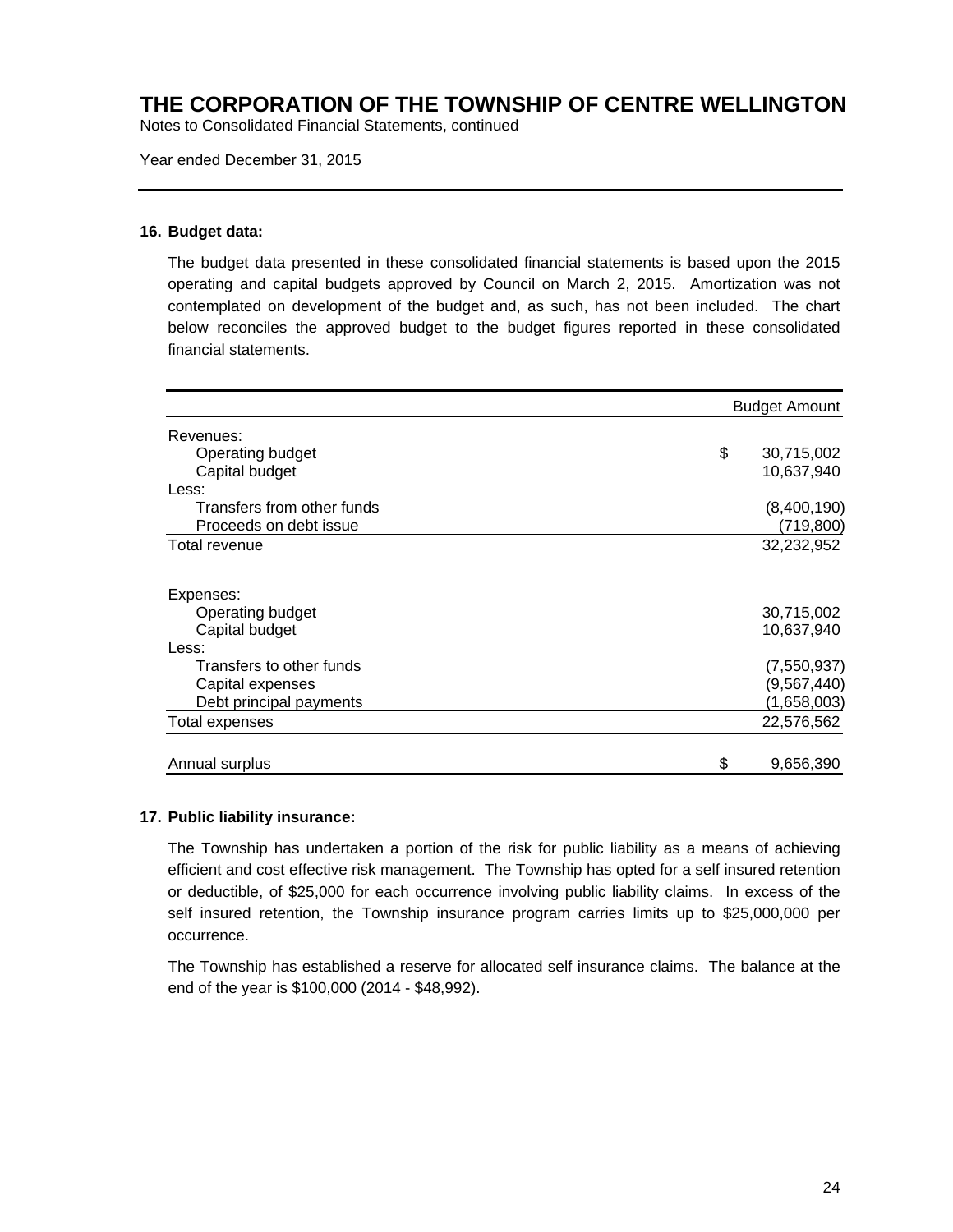Notes to Consolidated Financial Statements, continued

Year ended December 31, 2015

#### **18. Adoption of accounting standard:**

The Township adopted the Public Sector Accounting Board Standard *PS 3260 Liability for Contaminated Sites* effective January 1, 2014. Under PS 3260, contaminated sites are defined as the result of contamination being introduced in air, soil, water or sediment of a chemical, organic, or radioactive material or live organism that exceeds an environmental standard. This Standard relates to sites that are not in productive use and sites in productive use where an unexpected event resulted in contamination.

The adoption of PS 3260 has changed amounts reported in the prior period as follows:

| Accumulated surplus at January 1, 2014:           |               |
|---------------------------------------------------|---------------|
| Accumulated surplus, as previously reported       | \$214,865,629 |
| Contaminated site liability as at January 1, 2014 | 326,000       |
| Accumulated surplus, as restated                  | 214.539.629   |

### **19. Accounts payable and accrued liabilities:**

Included in accounts payable and accrued liabilities is an estimated liability of \$326,000 as at December 31, 2015 (2014 - \$326,000) for remediation of a contaminated site. The site was a former toy factory with soil contamination that obligates the Township to undertake remediation activities. The estimated cost of the obligation is based on a detailed remediation plan prepared by a qualified external environmental consulting firm.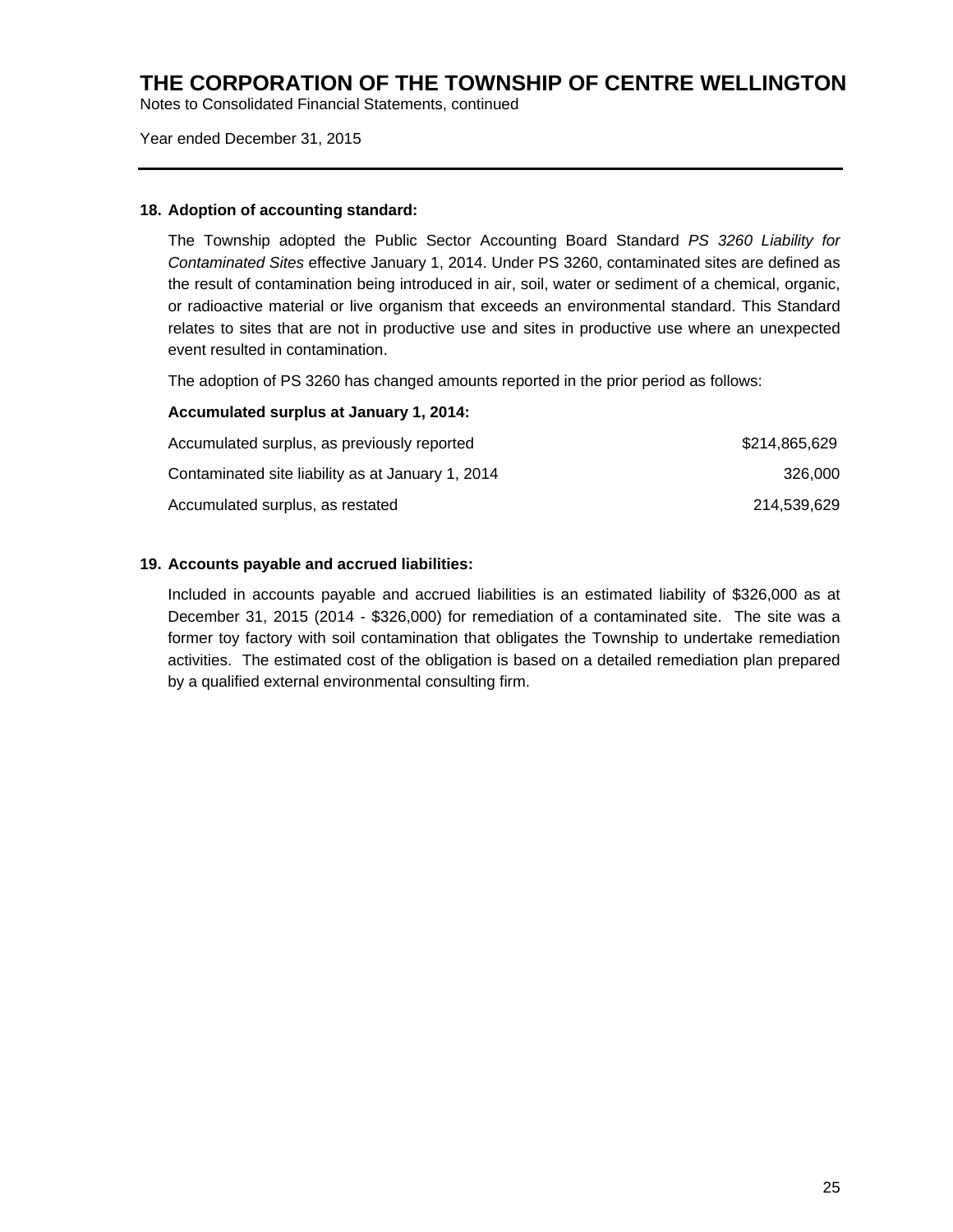Notes to Consolidated Financial Statements, continued

#### Year ended December 31, 2015

#### **20. Segmented information:**

The Township of Centre Wellington is a diversified municipal government institution that provides a wide range of services to its citizens, including roads, water and wastewater services, planning, parks and recreation, fire, administration of the building code, stray animal control, cemetery operations and various cultural and social activities. For management reporting purposes, the Township's operations and activities are reported by fund. Funds were created for the purpose of recording specific activities to attain certain objectives in accordance with special regulations, restrictions or limitations.

Township services are provided by departments and their activities are reported in these funds. Certain departments have been separately disclosed in the segmented information in the following schedule.

|                                 | General                  | Protection               | Transportation           | Environmental       | Health                   | Social and Family        | Recreation &           | Planning &               | 2015          |  |
|---------------------------------|--------------------------|--------------------------|--------------------------|---------------------|--------------------------|--------------------------|------------------------|--------------------------|---------------|--|
|                                 | Government               |                          | Services                 | Services            | <b>Services</b>          | Services                 | Culture                | Development              | Consolidated  |  |
| <b>Revenues</b>                 |                          |                          |                          |                     |                          |                          |                        |                          |               |  |
| Taxation                        | 2.462.440<br>S           | \$1,396,390              | 4,385,866<br>- \$        | S<br>÷              | 55.986<br>\$             | 382,663<br>- \$          | $2,644,710$ \$<br>S    | 772,261                  | \$12,100,316  |  |
| Government transfers            | 612,000                  | 161,030                  | 848,846                  | 405,018             |                          | 58,245                   | 2.809                  | 24,591                   | 2,112,539     |  |
| Development charges earned      | 34.462                   | 21,160                   | 1.467.839                | 2,602,510           | $\sim$                   |                          | 524,550                | 19,150                   | 4.669.671     |  |
| Licences and permits            | 28.122                   | 813,293                  |                          |                     |                          |                          |                        |                          | 841.415       |  |
| Fees, rents and concessions     | 181,287                  | 21.692                   | 136.405                  | 7.881.698           | 117,120                  | 158.145                  | 1.897.234              | 156,363                  | 10.549.944    |  |
| Penalties and interest on taxes | 357,871                  |                          |                          |                     |                          |                          |                        |                          | 357,871       |  |
| Interest, donations and other   | 1,057,988                | 22.488                   | 18,992                   | 116,425             | 31,060                   | 55,879                   | 60,204                 | 20,695                   | 1,383,731     |  |
| Equity earnings from Centre     | 414,865                  |                          | $\overline{\phantom{a}}$ |                     | $\overline{\phantom{0}}$ | ÷.                       | ۳                      |                          | 414,865       |  |
| Wellington Energy Inc.          |                          |                          |                          |                     |                          |                          |                        |                          |               |  |
| Equity earnings from Centre     | 47.127                   | ٠                        | $\overline{\phantom{0}}$ | ٠                   | $\overline{\phantom{0}}$ | $\overline{\phantom{a}}$ | $\sim$                 | $\sim$                   | 47,127        |  |
| Communications Inc.             |                          |                          |                          |                     |                          |                          |                        |                          |               |  |
| Developer contributions         | $\sim$                   | $\overline{\phantom{a}}$ | 2,143,303                | 897,774             | $\overline{\phantom{a}}$ | $\overline{\phantom{a}}$ | 95,480                 | ٠                        | 3,136,557     |  |
| Gaming revenue                  | $\sim$                   |                          | 2,132,820                |                     | $\overline{\phantom{a}}$ | $\overline{\phantom{a}}$ |                        | $\overline{\phantom{a}}$ | 2,132,820     |  |
| Loss on disposal of tangible    | $\overline{\phantom{a}}$ | 9,016                    | (851, 220)               | (61, 500)           | ٠                        | $\overline{\phantom{a}}$ | (283, 602)             | $\overline{\phantom{a}}$ | (1, 187, 306) |  |
| capital assets                  |                          |                          |                          |                     |                          |                          |                        |                          |               |  |
| <b>Total Revenues</b>           | £.<br>5,196,162          | \$2,445,069              | 10,282,851<br>-S         | \$11,841,925        | 204.166 \$<br>∣\$        | 654,932                  | $4,941,385$ \$<br>- \$ | 993,060                  | \$ 36,559,550 |  |
| <b>Expenses</b>                 |                          |                          |                          |                     |                          |                          |                        |                          |               |  |
| Salaries and benefits           | \$<br>1.669.224          | 1.843.126<br>\$          | 1,585,964<br>- \$        | 2.529.066 \$<br>S   | 65.655                   | 275.628<br>-S            | $2.618.322$ \$<br>\$   | 719.621                  | \$11,306,606  |  |
| Goods and services              | 935.029                  | 308.925                  | 3.078.504                | 3.331.217           | 174.032                  | 255.918                  | 1.820.136              | 185,086                  | 10.088.847    |  |
| Transfer payments               |                          | 108,514                  |                          | 188,053             |                          |                          | 49,085                 |                          | 345,652       |  |
| Interest and rental             | 31.793                   | 14,156                   | 25.439                   | 635,679             |                          |                          | 230.745                | 31,168                   | 968.980       |  |
| Amortization                    | 280,772                  | 252,885                  | 4,534,746                | 2,441,136           | 5,195                    | 17.155                   | 699,543                |                          | 8,231,432     |  |
| <b>Total Expenses</b>           | S<br>2,916,818           | S.<br>2.527,606          | 9,224,653<br>- \$        | $9,125,151$ \$<br>S | 244,882 \$               | 548,701                  | - \$<br>$5,417,831$ \$ | 935,875                  | \$ 30,941,517 |  |
|                                 |                          |                          |                          |                     |                          |                          |                        |                          |               |  |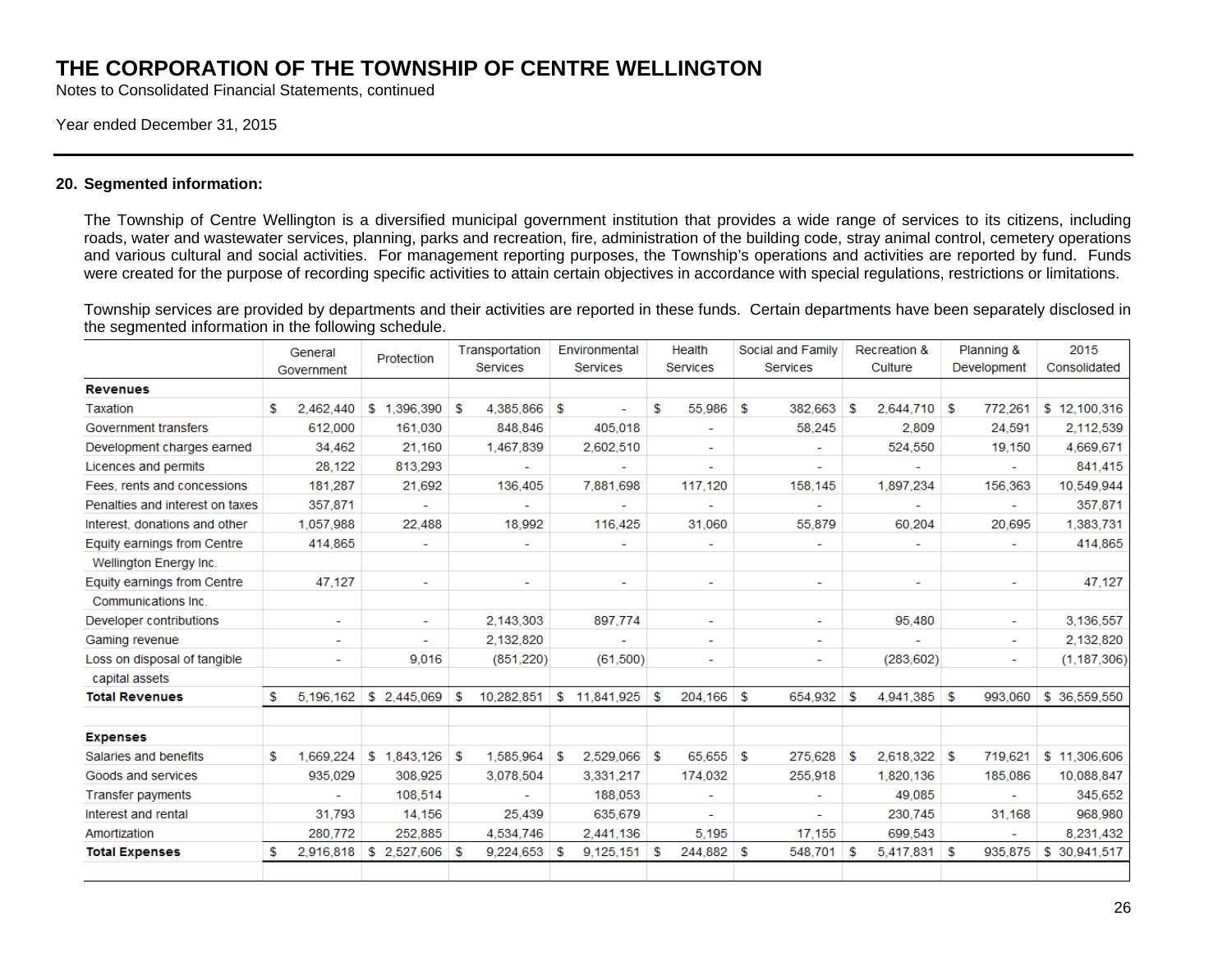Notes to Consolidated Financial Statements, continued

### Year ended December 31, 2015

### **20. Segmented information (continued):**

|                                 | General<br>Government |                          | Protection      | Transportation<br>Environmental<br><b>Services</b><br><b>Services</b> |           | Health<br><b>Services</b> | Social and Family<br><b>Services</b> |    |                          | <b>Recreation &amp;</b><br>Culture | Planning &<br>Development |    | 2014<br>Consolidated     |                          |                          |  |               |  |
|---------------------------------|-----------------------|--------------------------|-----------------|-----------------------------------------------------------------------|-----------|---------------------------|--------------------------------------|----|--------------------------|------------------------------------|---------------------------|----|--------------------------|--------------------------|--------------------------|--|---------------|--|
| <b>Revenues</b>                 |                       |                          |                 |                                                                       |           |                           |                                      |    |                          |                                    |                           |    |                          |                          |                          |  |               |  |
| Taxation                        | s                     | 2.360.795                | \$1,407,905     | - \$                                                                  | 4.215.684 | - \$                      |                                      | S  | 51,936                   | S                                  | 334,320                   | S  | 2,399,950                | -S.                      | 743,541                  |  | \$11,514,131  |  |
| Government transfers            |                       | 774,900                  | 471,411         |                                                                       | 883,697   |                           | 1,208,830                            |    |                          |                                    | 58,930                    |    | 1,500                    |                          | 13,077                   |  | 3.412.345     |  |
| Development charges earned      |                       | 54.090                   | 21,160          |                                                                       | 630,746   |                           | 1,313,349                            |    |                          |                                    | ٠                         |    | 566,320                  |                          | 32,150                   |  | 2,617,815     |  |
| Licences and permits            |                       | 27.502                   | 814,218         |                                                                       |           |                           |                                      |    |                          |                                    | $\overline{\phantom{0}}$  |    |                          |                          |                          |  | 841.720       |  |
| Fees, rents and concessions     |                       | 176,302                  | 44,341          |                                                                       | 108,221   |                           | 7,513,663                            |    | 121,815                  |                                    | 160,684                   |    | 1,882,446                |                          | 104,803                  |  | 10,112,275    |  |
| Penalties and interest on taxes |                       | 366,074                  |                 |                                                                       |           |                           |                                      |    |                          |                                    |                           |    |                          |                          |                          |  | 366,074       |  |
| Interest, donations and other   |                       | 1.067.328                | 18,242          |                                                                       | 12,900    |                           | 95,675                               |    | 31,353                   |                                    | 8,586                     |    | 148,592                  |                          | 10,917                   |  | 1,393,593     |  |
| Equity earnings from Centre     |                       | 584,376                  | ٠               |                                                                       | ۰         |                           |                                      |    |                          | ٠                                  |                           |    |                          | $\overline{\phantom{a}}$ |                          |  | 584,376       |  |
| Wellington Energy Inc.          |                       |                          |                 |                                                                       |           |                           |                                      |    |                          |                                    |                           |    |                          |                          |                          |  |               |  |
| Equity earnings from Centre     |                       | $\overline{\phantom{0}}$ | ۰               |                                                                       | $\sim$    |                           | $\overline{\phantom{a}}$             |    | $\overline{\phantom{a}}$ |                                    | ۰                         |    | $\overline{\phantom{a}}$ |                          | $\sim$                   |  |               |  |
| Communications Inc.             |                       |                          |                 |                                                                       |           |                           |                                      |    |                          |                                    |                           |    |                          |                          |                          |  |               |  |
| Developer contributions         |                       | ٠                        | ۰               |                                                                       | 148,045   |                           | 413,569                              |    | ٠                        |                                    | ٠                         |    | 23,500                   |                          | 133                      |  | 585,247       |  |
| Gaming revenue                  |                       | ۰                        |                 |                                                                       | 2.024.420 |                           |                                      |    |                          |                                    | ۰                         |    |                          |                          | $\overline{\phantom{a}}$ |  | 2.024.420     |  |
| Loss on disposal of tangible    |                       | ٠                        | 2,500           |                                                                       | (47, 332) |                           | (207, 341)                           |    | (410)                    |                                    | ٠                         |    | (6, 534)                 |                          | $\overline{\phantom{a}}$ |  | (259, 117)    |  |
| capital assets                  |                       |                          |                 |                                                                       |           |                           |                                      |    |                          |                                    |                           |    |                          |                          |                          |  |               |  |
| <b>Total Revenues</b>           | S                     | 5,411,367                | $$2,779,777$ \; |                                                                       | 7,976,381 | S.                        | 10,337,745                           | -S | 204,694 \$               |                                    | 562,520                   | -S | $5,015,774$ \$           |                          | 904,621                  |  | \$ 33,192,879 |  |
| <b>Expenses</b>                 |                       |                          |                 |                                                                       |           |                           |                                      |    |                          |                                    |                           |    |                          |                          |                          |  |               |  |
| Salaries and benefits           | \$                    | 1.620.510                | \$1,759,276     | - \$                                                                  | 1,724,588 | \$                        | 2,534,231                            | s. | 79.265                   | \$                                 | 241,525                   | s. | 2.541.416                | ∣\$                      | 738.024                  |  | \$11,238,835  |  |
| Goods and services              |                       | 1,066,922                | 586,608         |                                                                       | 3,225,374 |                           | 2.828.364                            |    | 118,147                  |                                    | 221,285                   |    | 1,699,232                |                          | 134,912                  |  | 9,880,844     |  |
| <b>Transfer payments</b>        |                       |                          | 107.118         |                                                                       |           |                           | 180,138                              |    |                          |                                    |                           |    | 45,420                   |                          |                          |  | 332,676       |  |
| Interest and rental             |                       | 31,749                   | 15,067          |                                                                       | 27,354    |                           | 489,383                              |    |                          |                                    |                           |    | 248,274                  |                          | 30,552                   |  | 842,379       |  |
| Amortization                    |                       | 224,778                  | 235,630         |                                                                       | 4,318,925 |                           | 1,803,335                            |    | 4,633                    |                                    | 17,435                    |    | 649,101                  |                          |                          |  | 7,253,837     |  |
| <b>Total Expenses</b>           | S                     | 2,943,959                | \$ 2,703,699    | - \$                                                                  | 9,296,241 | -96                       | 7,835,451                            | S  | 202,045                  | S                                  | 480,245                   | S  | $5,183,443$ \$           |                          | 903.488                  |  | \$29,548,571  |  |
|                                 |                       |                          |                 |                                                                       |           |                           |                                      |    |                          |                                    |                           |    |                          |                          |                          |  |               |  |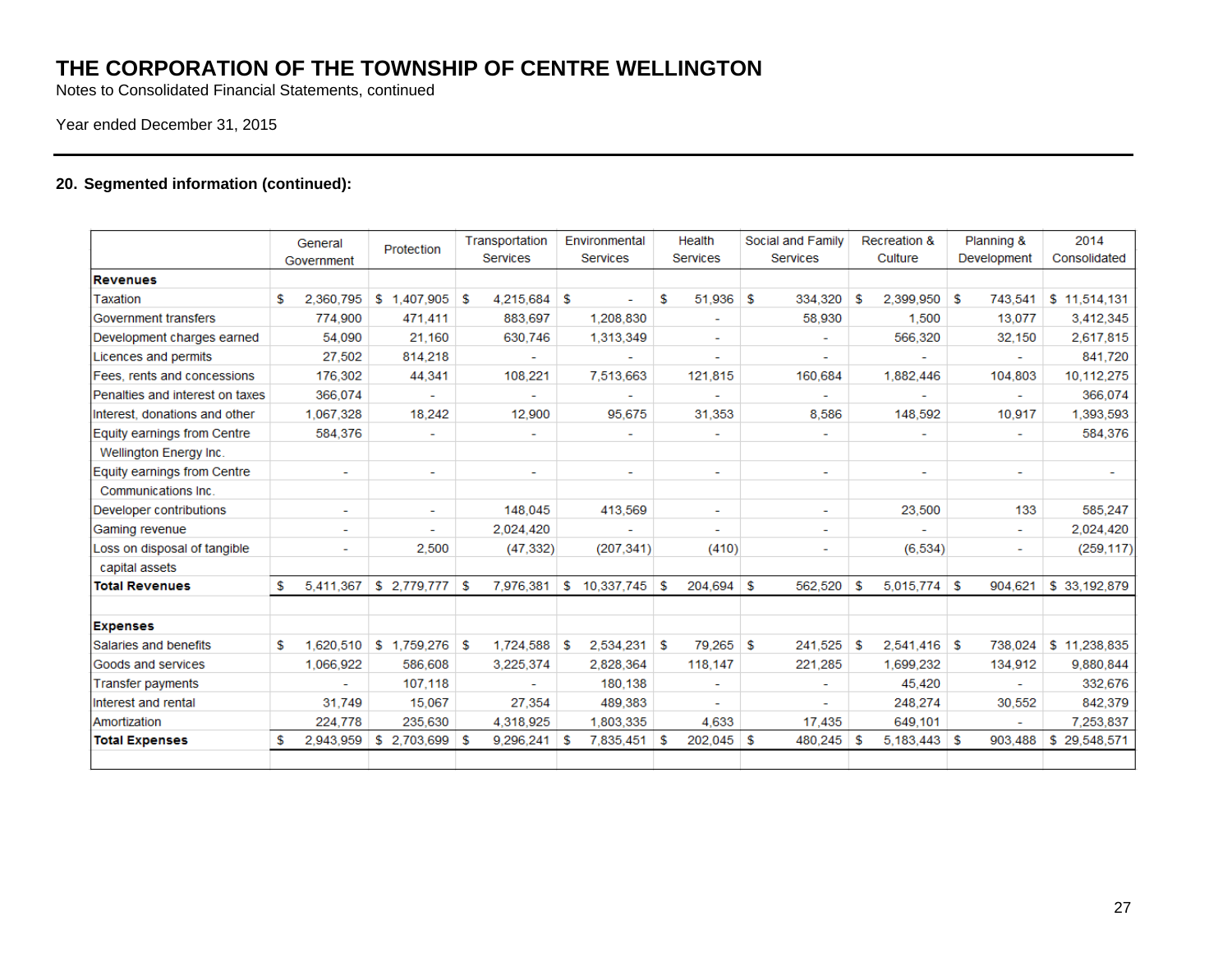

**KPMG LLP** Telephone 519-747-8800 115 King Street South Fax 519-747-8830 2<sup>nd</sup> Floor 2<sup>nd</sup> Floor 2<sup>nd</sup> Floor 2<sup>nd</sup> Floor Waterloo ON N2J 5A3

# **INDEPENDENT AUDITORS' REPORT**

To the Members of Council, Inhabitants and Ratepayers of the Corporation of the Township of Centre **Wellington** 

We have audited the accompanying financial statements of the trust funds of The Corporation of the Township of Centre Wellington which comprise the statement of financial position as at December 31, 2015 and the statement of operations and changes in net financial assets of the trust funds for the year then ended, and notes, comprising a summary of significant accounting policies and other explanatory information.

## *Management's Responsibility for the Financial Statements*

Management is responsible for the preparation and fair presentation of these financial statements in accordance with Canadian public sector accounting standards, and for such internal control as management determines is necessary to enable the preparation of financial statements that are free from material misstatement, whether due to fraud or error.

### *Auditors' Responsibility*

Our responsibility is to express an opinion on these financial statements based on our audit. We conducted our audit in accordance with Canadian generally accepted auditing standards. Those standards require that we comply with ethical requirements and plan and perform an audit to obtain reasonable assurance about whether the financial statements are free from material misstatement.

An audit involves performing procedures to obtain audit evidence about the amounts and disclosures in the financial statements. The procedures selected depend on our judgment, including the assessment of the risks of material misstatement of the financial statements, whether due to fraud or error. In making those risk assessments, we consider internal control relevant to the entity's preparation and fair presentation of the financial statements in order to design audit procedures that are appropriate in the circumstances, but not for the purpose of expressing an opinion on the effectiveness of the entity's internal control. An audit also includes evaluating the appropriateness of accounting policies used and the reasonableness of accounting estimates made by management, as well as evaluating the overall presentation of the financial statements.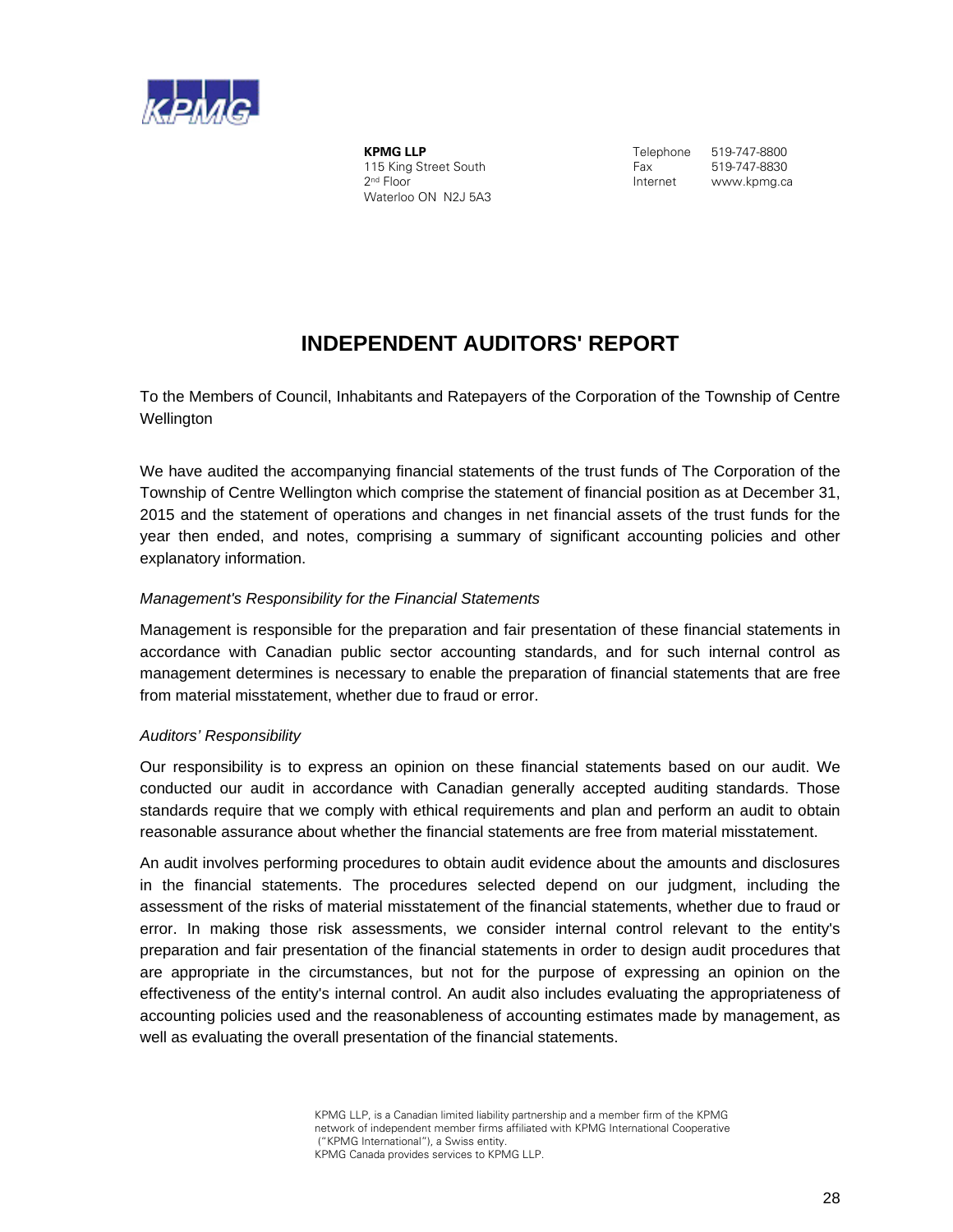

### Page 2

We believe that the audit evidence we have obtained is sufficient and appropriate to provide a basis for our qualified audit opinion.

### *Basis for Qualified Opinion*

In common with many not-for-profit organizations, the trust funds of the Corporation of the Township of Centre Wellington derives revenue from sundry sources, the completeness of which is not susceptible to satisfactory audit verification. Accordingly, our verification of these revenues was limited to the amounts recorded in the records of the entity and we were not able to determine whether any adjustments might be necessary to revenue, surplus, assets, net financial assets and accumulated surplus.

### *Qualified Opinion*

In our opinion, except for the possible effects of the matter described in the Basis for Qualified Opinion paragraph, the financial statements present fairly, in all material respects, the financial position of the trust funds of The Corporation of the Township of Centre Wellington as at December 31, 2015, and the results of its operations for the year then ended in accordance with Canadian public sector accounting standards.

 $kPMS$   $\mu P$ 

Chartered Professional Accountants, Licensed Public Accountants

June 20, 2016 Waterloo, Canada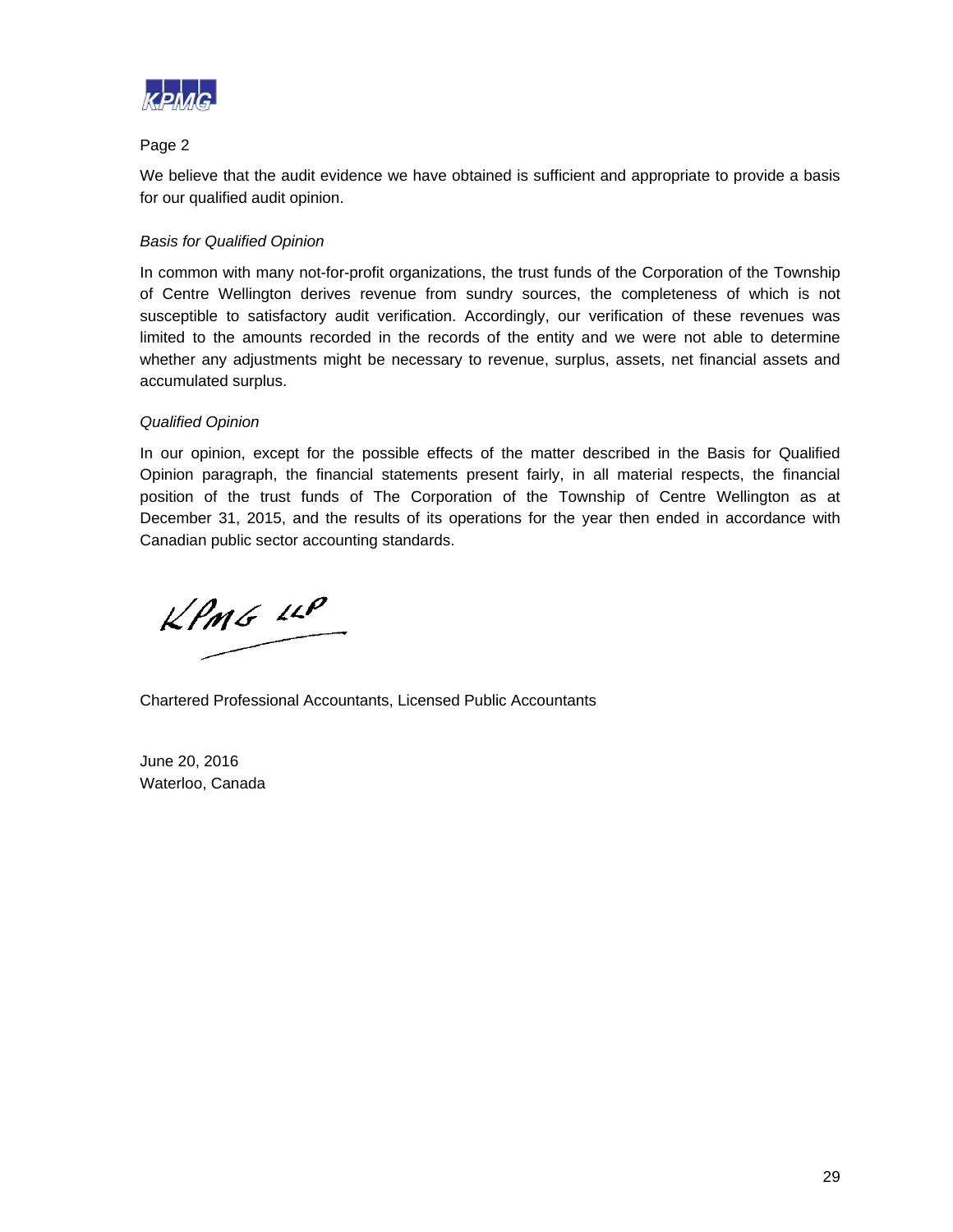Trust Funds - Statement of Financial Position

As at December 31, 2015, with comparative figures for 2014

|                                              | Elora<br>Cemetery<br>Perpetual<br>Care |    | Fergus<br>Cemetery<br>Perpetual<br>Care | Mount<br>Carmel<br>Cemetery<br>Perpetual<br>Care | M.W.<br><b>Baptie</b><br>Scholarship | 2015<br>Total                  | 2014<br>Total |
|----------------------------------------------|----------------------------------------|----|-----------------------------------------|--------------------------------------------------|--------------------------------------|--------------------------------|---------------|
| Assets:                                      |                                        |    |                                         |                                                  |                                      |                                |               |
| Cash                                         | \$<br>28,523                           | \$ | 28,656                                  | \$<br>3,117                                      | \$<br>4,447                          | \$<br>64.743                   | \$<br>87,221  |
| Term deposit certificates                    | 287,920                                |    | 490,137                                 | 34,936                                           | 1,000                                | 813,993                        | 758,039       |
| CIBC stock - at cost                         |                                        |    | 1,299                                   | $\overline{\phantom{0}}$                         |                                      | 1,299                          | 1,299         |
| Due from Township                            | 3,281                                  |    | 2,585                                   | $\overline{\phantom{a}}$                         |                                      | 5,866                          | 2,469         |
|                                              | 319,724                                | \$ | 522,677                                 | \$<br>38,053                                     | 5,447                                | \$<br>885,901                  | \$<br>849,028 |
| Liabilities:                                 |                                        |    |                                         |                                                  |                                      |                                |               |
| Due to Township                              | \$<br>$\sim 100$                       | \$ | $\sim$                                  | \$<br>н.                                         | \$<br>$\sim$                         | \$<br>$\overline{\phantom{a}}$ | \$<br>867     |
| Net financial assets and accumulated surplus | 319,724                                | S  | 522,677                                 | \$<br>38,053                                     | 5,447                                | \$<br>885,901                  | \$<br>848,161 |

See accompanying notes to financial statements.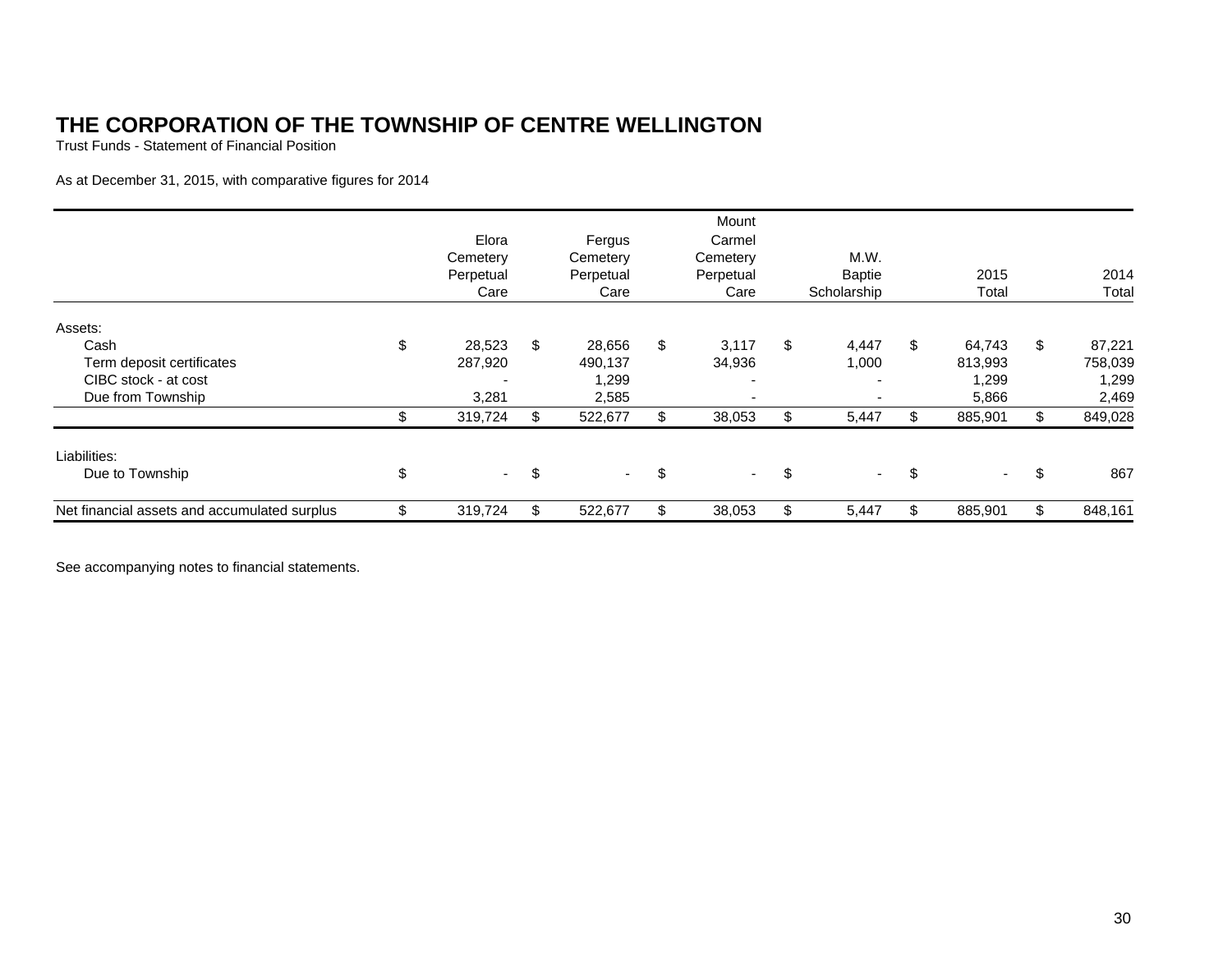Trust Funds - Statement of Operations and Changes in Net Financial Assets

Year ended December 31, 2015, with comparative figures for 2014

|                                               |               |               | Mount        |               |               |               |
|-----------------------------------------------|---------------|---------------|--------------|---------------|---------------|---------------|
|                                               | Elora         | Fergus        | Carmel       |               |               |               |
|                                               | Cemetery      | Cemetery      | Cemetery     | M.W.          |               |               |
|                                               | Perpetual     | Perpetual     | Perpetual    | <b>Baptie</b> | 2015          | 2014          |
|                                               | Care          | Care          | Care         | Scholarship   | Total         | Total         |
| Revenue:                                      |               |               |              |               |               |               |
| Sale of plots and cemetery fees               | \$<br>15,829  | \$<br>21,864  | \$           | \$            | \$<br>37,693  | \$<br>26,396  |
| Investment income                             | 5,920         | 14,967        | 736          | 47            | 21,670        | 21,849        |
|                                               | 21,749        | 36,831        | 736          | 47            | 59,363        | 48,245        |
| Expenses:                                     |               |               |              |               |               |               |
| Reimbursement to Township                     | 5,920         | 14,967        |              |               | 20,887        | 21,018        |
| Reimbursement to Mount Carmel Cemetery        |               |               | 736          |               | 736           | 776           |
| Scholarships                                  |               |               |              |               |               | 50            |
|                                               | 5,920         | 14,967        | 736          |               | 21,623        | 21,844        |
| Surplus                                       | 15,829        | 21,864        |              | 47            | 37,740        | 26,401        |
| Net financial assets and accumulated surplus, |               |               |              |               |               |               |
| beginning of year                             | 303,895       | 500,813       | 38,053       | 5,400         | 848,161       | 821,760       |
| Net financial assets and accumulated surplus, |               |               |              |               |               |               |
| end of year                                   | \$<br>319,724 | \$<br>522,677 | \$<br>38,053 | \$<br>5,447   | \$<br>885,901 | \$<br>848,161 |

See accompanying notes to financial statements.